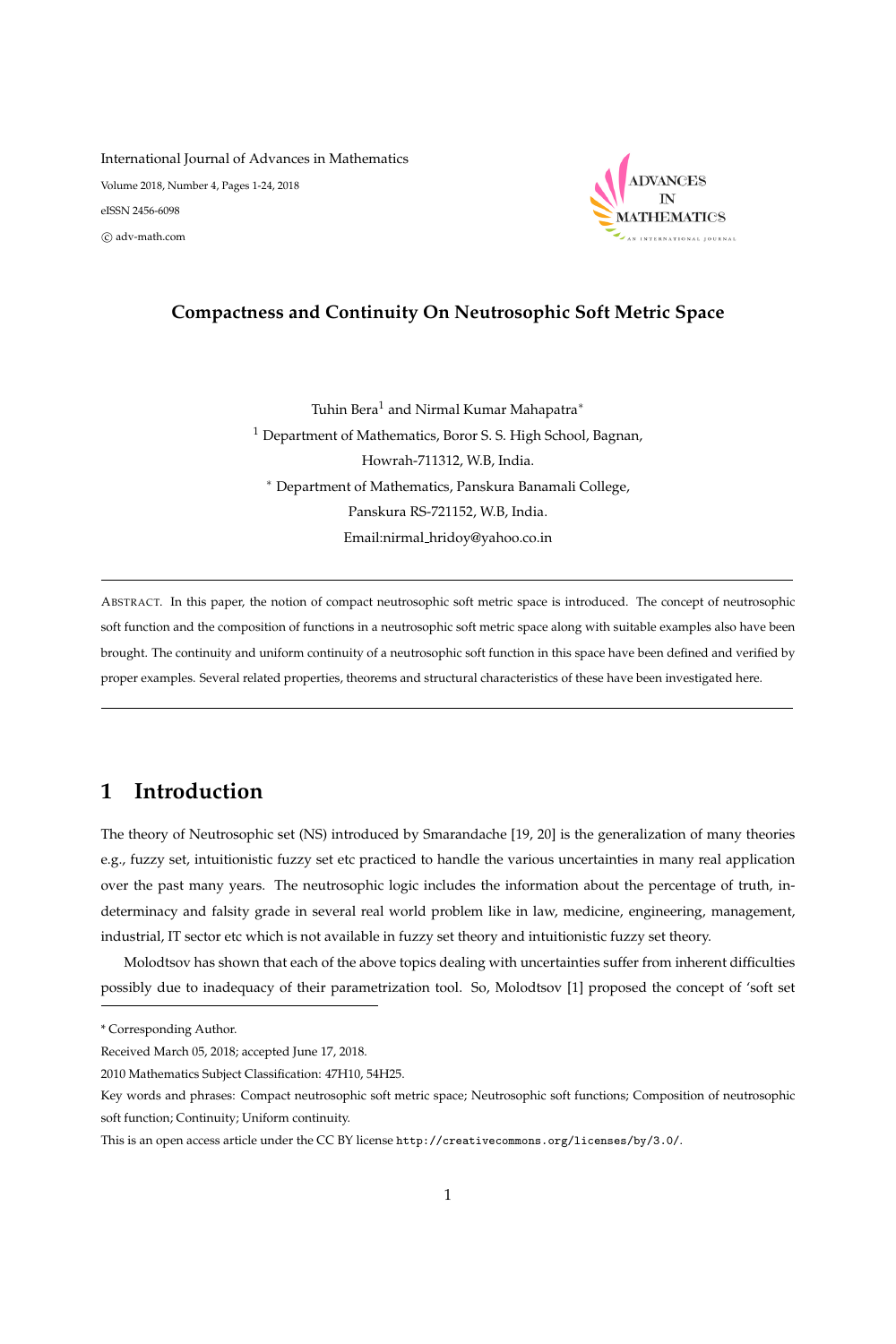theory' for modeling vagueness and uncertainties. It is completely free from the parametrization inadequacy syndrome. This makes the theory very convenient, efficient and easy to apply in practice. In accordance of this, Maji et al. [2-4] studied the several basic operations in soft sets theory over fuzzy sets and intuitionistic fuzzy sets. The notions of fuzzy metric space were studied in [5-13] from different point of view. Roy and Samanta [14] have defined open and closed sets on fuzzy topological spaces. Park [15] and Alaca et al. [16] defined the concept of intuitionistic fuzzy metric space in term of continuous *t*-norms and continuous *t*-conorms as a generalisation of fuzzy metric space. Using all these concepts, Beaula et al. [17,18] proposed the notion of fuzzy soft metric spaces in terms of fuzzy soft points.

After introduction of NS theory, Maji [21] has brought a combined notion Neutrosophic soft set (NSS). In continuation, several mathematicians have presented their research works in different mathematical structures. Deli and Broumi [22], Cetkin and Aygun [24-26], Bera and Mahapatra [27-34] studied some fundamental algebraic structures in NSS theory context. Deli and Broumi [23] have also modified some operations related to indeterministic function of NSSs given by Maji. Broumi et al. [35, 36] have done some consecutive works in graph theory over NSS.

The motivation of the present paper is to extend the concept neutrosophic soft metric space (NSMS) proposed in [32]. The current article presents the notion of compact NSMS, the continuity and uniform continuity of a neutrosophic soft function in an NSMS along with investigation of some related properties and theorems. The content of the present paper is designed as follows :

Section 2 gives some preliminary useful definitions, examples and theorems which will be used through out the paper. In section 3, compactness of NSMS is defined and illustrated by examples. Some related basic properties have been studied here, also. Section 4 deals with the continuity of neutrosophic soft function and the composition of neutrosophic soft functions in an NSMS along with the study of their structural characteristics. The concept of uniform continuity of a neutrosophic soft function in an NSMS has been introduced in section 5. Finally, the conclusion of the present work is stated in section 6.

# **2 Preliminaries**

We recall some basic definitions and theorems related to fuzzy set, soft set, NS, NSS, NSMS for the sake of completeness.

# **2.1 Definitions related to Fuzzy Set and Soft set**

This section gives some important definitions related to Fuzzy set, Soft Set [1, 28] :

**1.** A binary operation  $* : [0,1] \times [0,1] \rightarrow [0,1]$  is continuous *t* - norm if  $*$  satisfies the following conditions :

- (i) ∗ is commutative and associative.
- (ii) ∗ is continuous.
- (iii)  $a * 1 = 1 * a = a, \forall a \in [0, 1].$
- (iv)  $a * b \leq c * d$  if  $a \leq c$ ,  $b \leq d$  with  $a, b, c, d \in [0, 1]$ .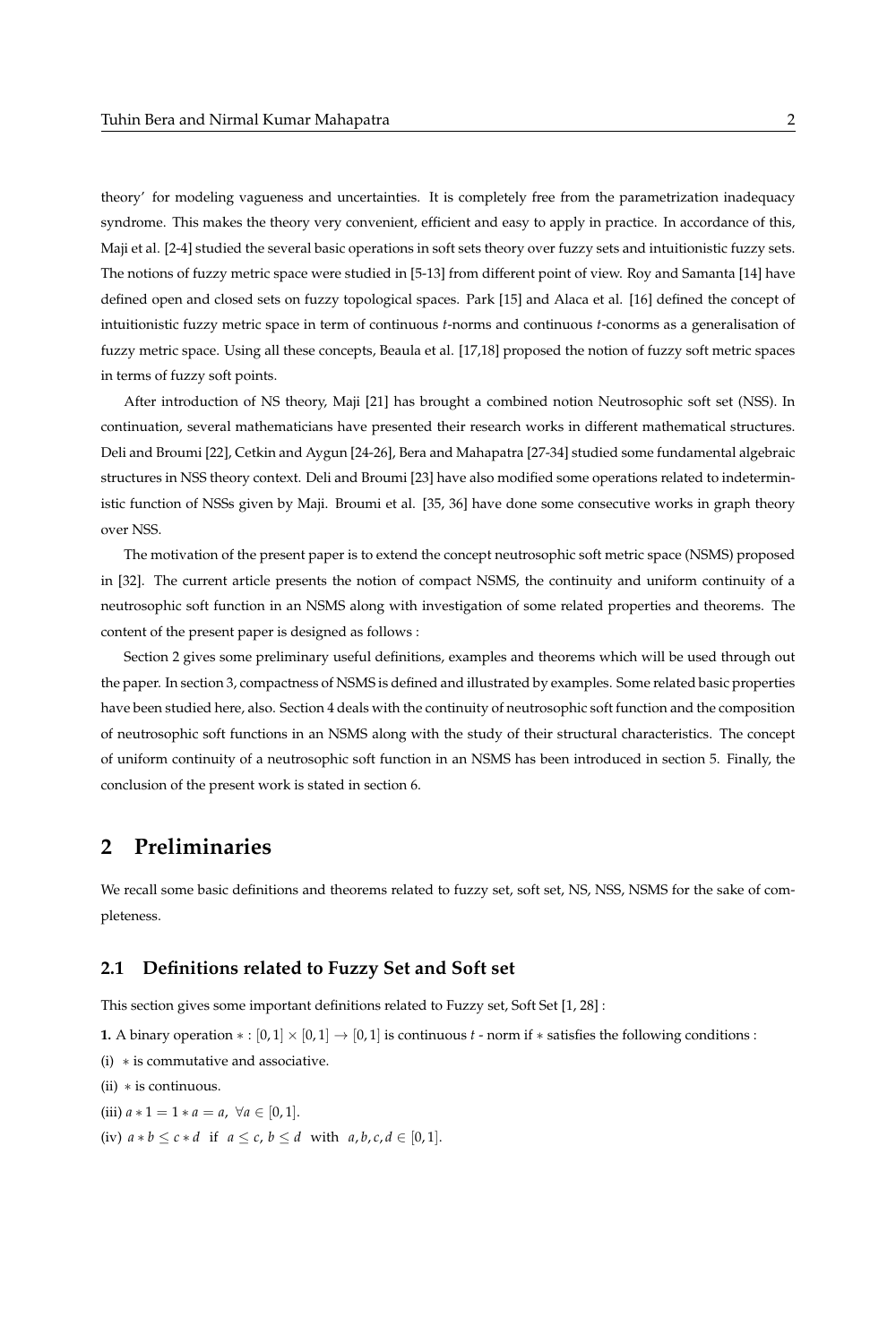A few examples of continuous *t*-norm are  $a * b = ab$ ,  $a * b = min{a, b}$ ,  $a * b = max{a + b - 1, 0}$ .

**2.** A binary operation  $\diamond$  :  $[0,1] \times [0,1] \rightarrow [0,1]$  is continuous *t* - conorm (*s* - norm) if  $\diamond$  satisfies the following conditions :

- (i)  $\Diamond$  is commutative and associative.
- (ii)  $\diamond$  is continuous.
- (iii)  $a \diamond 0 = 0 \diamond a = a$ ,  $\forall a \in [0, 1].$
- (iv)  $a \diamond b \leq c \diamond d$  if  $a \leq c$ ,  $b \leq d$  with  $a, b, c, d \in [0, 1]$ .

A few examples of continuous *s*-norm are  $a \diamond b = a + b - ab$ ,  $a \diamond b = \max\{a, b\}$ ,  $a \diamond b = \min\{a + b, 1\}$ .

**3.** Let *U* be an initial universe set and *E* be a set of parameters. Let *P*(*U*) denote the power set of *U*. Then for  $A \subseteq E$ , a pair  $(F, A)$  is called a soft set over *U*, where  $F : A \rightarrow P(U)$  is a mapping.

### **2.2 Definitions related to NS and NSS**

Few relevant definitions are given below [19, 21, 23, 33] :

**1.** Let *X* be a space of points (objects), with a generic element in *X* denoted by *x*. A neutrosophic set *A* in *X* is characterized by a truth-membership function  $T_A$ , an indeterminacy-membership function  $I_A$  and a falsitymembership function *FA*. *TA*(*x*), *IA*(*x*) and *FA*(*x*) are real standard or non-standard subsets of ] <sup>−</sup>0, 1+[. That is  $T_A$ ,  $I_A$ ,  $F_A: X \rightarrow ]-0$ ,  $1^+$ [. There is no restriction on the sum of  $T_A(x)$ ,  $I_A(x)$ ,  $F_A(x)$  and so,  $-0 \le \sup T_A(x) +$  $\sup I_A(x) + \sup F_A(x) \leq 3^+.$ 

**2.** Let *U* be an initial universe set and *E* be a set of parameters. Let *NS*(*U*) denote the set of all NSs of *U*. Then for  $A \subseteq E$ , a pair  $(F, A)$  is called an NSS over *U*, where  $F : A \rightarrow NS(U)$  is a mapping.

This concept has been modified by Deli and Broumi as given below :

**3.** Let *U* be an initial universe set and *E* be a set of parameters. Let *NS*(*U*) denote the set of all NSs of *U*. Then, a neutrosophic soft set *N* over *U* is a set defined by a set valued function *f<sup>N</sup>* representing a mapping  $f_N : E \to NS(U)$  where  $f_N$  is called approximate function of the neutrosophic soft set *N*. In other words, the neutrosophic soft set is a parameterized family of some elements of the set *NS*(*U*) and therefore it can be written as a set of ordered pairs,

$$
N = \{(e, f_N(e)) : e \in E\}
$$
  
=  $\{(e, \{: x \in U\}) : e \in E\}$ 

where  $T_{f_N(e)}(x)$ ,  $I_{f_N(e)}(x)$ ,  $F_{f_N(e)}(x) \in [0,1]$  and they are respectively called the truth-membership, indeterminacymembership, falsity-membership function of  $f_N(e)$ . Since supremum of each  $T$ , *I*, *F* is 1 so the inequality  $0 \leq$  $T_{f_N(e)}(x) + I_{f_N(e)}(x) + F_{f_N(e)}(x) \leq 3$  is obvious.

**4.** The complement of a neutrosophic soft set *N* is denoted by  $N^c$  and is defined by :

 $N^c = \{ (e, \{ < x, F_{f_N(e)}(x), 1 - I_{f_N(e)}(x), T_{f_N(e)}(x) > : x \in U \}) : e \in E \}$ 

**5.** Let *N*<sup>1</sup> and *N*<sup>2</sup> be two NSSs over the common universe (*U*, *E*). Then *N*<sup>1</sup> is said to be the neutrosophic soft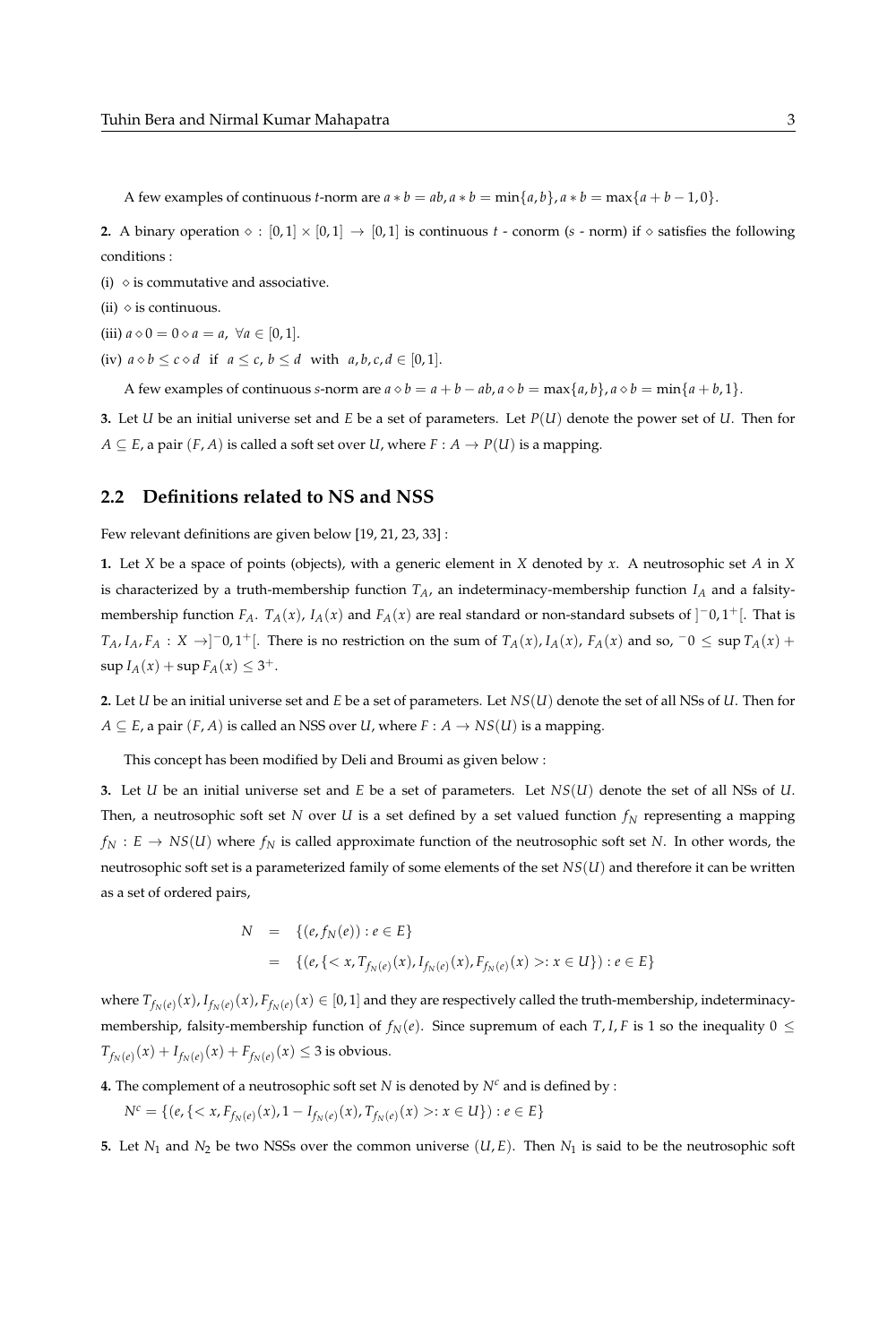subset of  $N_2$  if  $\forall e \in E, \forall x \in U$ ,

$$
T_{f_{N_1}(e)}(x) \leq T_{f_{N_2}(e)}(x); I_{f_{N_1}(e)}(x) \geq I_{f_{N_2}(e)}(x); F_{f_{N_1}(e)}(x) \geq F_{f_{N_2}(e)}(x).
$$
  
We write  $N_1 \subseteq N_2$  and then  $N_2$  is the neutroscopic soft superset of  $N_1$ .

**6.** Let  $N_1$  and  $N_2$  be two NSSs over the common universe  $(U, E)$ . Then their union is denoted by  $N_1 \cup N_2 = N_3$ and is defined by :

 $N_3 = \{ (e, \{ < x, T_{f_{N_3}(e)}(x), I_{f_{N_3}(e)}(x), F_{f_{N_3}(e)}(x) >: x \in U \}) : e \in E \}$ where  $T_{f_{N_3}(e)}(x) = T_{f_{N_1}(e)}(x) \diamond T_{f_{N_2}(e)}(x)$ ,  $I_{f_{N_3}(e)}(x) = I_{f_{N_1}(e)}(x) * I_{f_{N_2}(e)}(x)$  and  $F_{f_{N_3}(e)}(x) = F_{f_{N_1}(e)}(x) * F_{f_{N_2}(e)}(x);$ 

**7.** Let  $N_1$  and  $N_2$  be two NSSs over the common universe  $(U, E)$ . Then their intersection is denoted by  $N_1 \cap N_2 =$ *N*<sup>3</sup> and is defined by :

 $N_3 = \{ (e, \{ < x, T_{f_{N_3}(e)}(x), I_{f_{N_3}(e)}(x), F_{f_{N_3}(e)}(x) >: x \in U \}) : e \in E \}$ where  $T_{f_{N_3}(e)}(x) = T_{f_{N_1}(e)}(x) * T_{f_{N_2}(e)}(x)$ ,  $I_{f_{N_3}(e)}(x) = I_{f_{N_1}(e)}(x) \diamond I_{f_{N_2}(e)}(x)$  and  $F_{f_{N_3}(e)}(x) = F_{f_{N_1}(e)}(x) \diamond F_{f_{N_2}(e)}(x);$ 

**8.** A neutrosophic soft set *N* over  $(U, E)$  is said to be null neutrosophic soft set if  $T_{f_N(e)}(x) = 0, I_{f_N(e)}(x) = 0$  $1, F_{f_N(e)}(x) = 1; \forall e \in E, \forall x \in U$ . It is denoted by  $\phi_u$ .

A neutrosophic soft set *N* over  $(U, E)$  is said to be absolute neutrosophic soft set if  $T_{f_N(e)}(x) = 1, I_{f_N(e)}(x) = 1$  $0, F_{f_N(e)}(x) = 0; \forall e \in E, \forall x \in U.$  It is denoted by  $1_u.$ 

Clearly,  $\phi_u^c = 1_u$  and  $1_u^c = \phi_u$ .

**9.** A neutrosophic soft point in an NSS *N* is defined as an element  $(e, f_N(e))$  of *N*, for  $e \in E$  and is denoted by  $e_N$ , if  $f_N(e) \notin \phi_u$  and  $f_N(e') \in \phi_u$ ,  $\forall e' \in E - \{e\}.$ 

The complement of a neutrosophic soft point  $e_N$  is another neutrosophic soft point  $e_N^c$  such that  $f_N^c(e)$  =  $(f_N(e))^c$ .

A neutrosophic soft point  $e_N \in M$ , M being an NSS if for  $e \in E$ ,  $f_N(e) \le f_M(e)$  i.e.,  $T_{f_N(e)}(x) \le T_{f_M(e)}(x)$ ,  $I_{f_N(e)}(x) \ge$ *I*<sub>*fM*</sub>(*e*)</sub>(*x*), *F*<sub>*f<sub>N</sub>*(*e*)</sub>(*x*) ≥ *F*<sub>*f<sub>M</sub>*(*e*)(*x*), ∀*x* ∈ *U*.</sub>

*Example :* Let  $U = \{x_1, x_2, x_3\}$  and  $E = \{e_1, e_2\}$ . Then,  $e_{1N} = \{ \langle x_1, (0.6, 0.4, 0.8) \rangle, \langle x_2, (0.8, 0.3, 0.5) \rangle, \langle x_3, (0.3, 0.7, 0.6) \rangle \}$ is a neutrosophic soft point whose complement is :  $e_{1N}^c = \{ \langle x_1, (0.8, 0.6, 0.6) \rangle, \langle x_2, (0.5, 0.7, 0.8) \rangle, \langle x_3, (0.6, 0.3, 0.3) \rangle \}.$ For another NSS *M* defined on same (*U*, *E*), let  $f_M(e_1) = \{ \langle x_1, (0.7, 0.4, 0.7) \rangle, \langle x_2, (0.8, 0.2, 0.4) \rangle, \langle x_3, (0.5, 0.6, 0.5) \rangle \}.$ *Then*  $f_N(e_1) \le f_M(e_1)$  i.e.,  $e_{1N} \in M$ .

# **2.3 Definitions related to neutrosophic soft metric space**

Following necessary definitions are provided here [32]:

**1.** Let  $NS(U_E)$  be the collection of all neutrosophic soft points over  $(U, E)$ . Then the neutrosophic soft metric in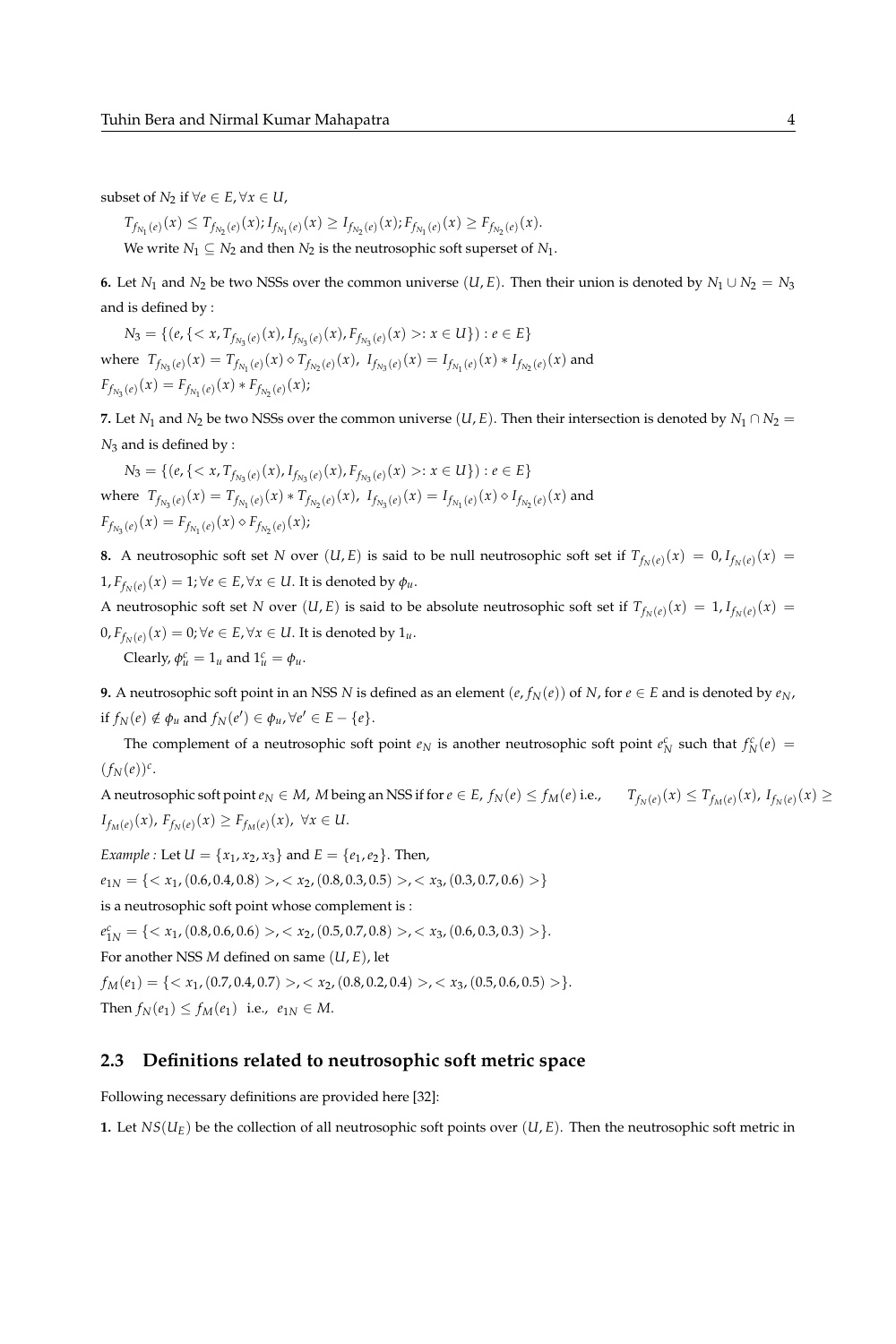terms of neutrosophic soft points is defined by a mapping  $d : NS(U_E) \times NS(U_E) \rightarrow [0, 3]$  satisfying the following conditions :

 $NSM1: d(e_M, e_N) \geq 0$ ,  $\forall e_M, e_N \in NS(U_E)$ .

 $NSM2: d(e_M, e_N) = 0 \Leftrightarrow e_M = e_N.$ 

 $NSM3: d(e_M, e_N) = d(e_N, e_M).$ 

 $NSM4: d(e_M, e_N) \leq d(e_M, e_P) + d(e_P, e_N)$ ,  $\forall e_M, e_P, e_N \in NS(U_E)$ .

Then  $NS(U_E)$  is said to form an NSMS with respect to the neutrosophic soft metric '*d'* over  $(U, E)$  and is denoted by  $(NS(U_E), d)$ . Here  $e_M = e_N$  in the sense that  $T_{e_M}(x_i) = T_{e_N}(x_i)$ ,  $I_{e_M}(x_i) = I_{e_N}(x_i)$ ,  $F_{e_M}(x_i) =$  $F_{e_N}(x_i)$ ,  $\forall x_i \in U$ .

**2.** Example (i) On  $NS(U_E)$  define  $d(e_M, e_N) = \min_{x_i} \{ (|T_{e_M}(x_i) - T_{e_N}(x_i)|^k + |I_{e_M}(x_i) - I_{e_N}(x_i)|^k + |F_{e_M}(x_i) - F_{e_M}(x_i)|^k \}$  $F_{e_N}(x_i)|^k)^{\frac1k}$  },  $k(\geq 1)$  being any real number. This '*d*' satisfies all the metric axioms and so, it is a neutrosophic soft metric over  $(U, E)$ .

(ii) Let 'd' be a neutrosophic soft metric on  $NS(U_E)$ . Suppose  $d_1(e_M, e_N) = \frac{d(e_M, e_N)}{1 + d(e_M, e_N)}$ ; Then 'd<sub>1</sub>' satisfies all the metric axioms. So,  $(NS(U_E), d_1)$  is an NSMS with respect to the neutrosophic soft metric  $d_1$ .

**3.** Let  $(NS(U_E), d)$  be a neutrosophic soft metric space and  $t \in (0, 3]$ . An open ball having center at  $e_N \in NS(U_E)$ and radius '*t*' is defined by a set  $B(e_N, t) = \{e_{iN} \in NS(U_E) : d(e_N, e_{iN}) < t\}.$ 

The neutrosophic soft closed ball is defined as :  $B[e_N, t] = \{e_{iN} \in NS(U_E) : d(e_N, e_{iN}) \le t\}.$ 

A neighbourhood of  $e_N \in NS(U_E)$  is defined by an open ball  $B(e_N, t)$  with center at  $e_N$  and radius  $t \in (0, 3]$ .

**4.** In an NSMS ( $NS(U_E)$ , *d*) over (*U*, *E*), a neutrosophic soft point  $e_N$  is called an interior point of  $NS(U_E)$  if there exist an open ball *B*( $e_N$ , *t*) such that *B*( $e_N$ , *t*) ⊂ *NS*( $U_E$ ).

For an NSMS (*NS*(*UE*), *d*) over (*U*, *E*), an NSS *M* is called open if each of it's points is an interior point.

**5.** A neutrosophic soft point  $e_N$  in an NSMS ( $NS(U_E)$ , *d*) is called a limit point/ accumulation point of an NSS *M* ⊂ *NS*( $U_E$ ) if for every *t* ∈ (0,3), *B*( $e_N$ , *t*) contains atleast one neutrosophic soft point of *M* distinct from  $e_N$ .

Collection of all limit points of *M* is called derived NSS of *M* and is denoted by  $D(M)$ . An NSS  $M \subset NS(U_E)$ in an NSMS  $(NS(U_E), d)$  over  $(U, E)$  is closed NSS if  $D(M) \subset M$  or *M* has no limit point.

**6.** A sequence of neutrosophic soft points  $\{e_{nN}\}\$ in an NSMS  $(NS(U_E), d)$  is said to converge in  $(NS(U_E), d)$  if there exists a neutrosophic soft point  $e_N \in NS(U_E)$  such that  $d(e_{nN}, e_N) \to 0$  as  $n \to \infty$  or  $e_{nN} \to e_N$  as  $n \to \infty$ . Analytically, for every  $\epsilon > 0$  there exists a natural number  $n_0$  such that  $d(e_{nN}, e_N) < \epsilon \ \forall n \ge n_0$ .

**7.** A sequence  $\{e_{nN}\}$  of neutrosophic soft point in an NSMS ( $NS(U_E)$ , *d*) is said to be a Cauchy sequence if to every  $\epsilon > 0$  there exists an  $n_0 \in \mathbb{N}$  (set of natural numbers) such that  $d(e_{mN}, e_{nN}) < \epsilon \ \forall m, n \ge n_0$  i.e.,  $d(e_{mN}, e_{nN}) \to 0$ as  $m, n \to \infty$ .

**8.** An NSMS ( $NS(U_E)$ , *d*) is said to be complete if every Cauchy sequence in  $(NS(U_E)$ , *d*) converges to a neutrosophic soft point of *NS*(*UE*).

**9.** Let  $(NS(U_E), d)$  be an NSMS. Then the diameter of  $NS(U_E)$  is defined as :  $\delta(NS(U_E)) = \sup \{d(e_{1N}, e_{2N}) : e_{1N}, e_{2N} \in NS(U_E)\}.$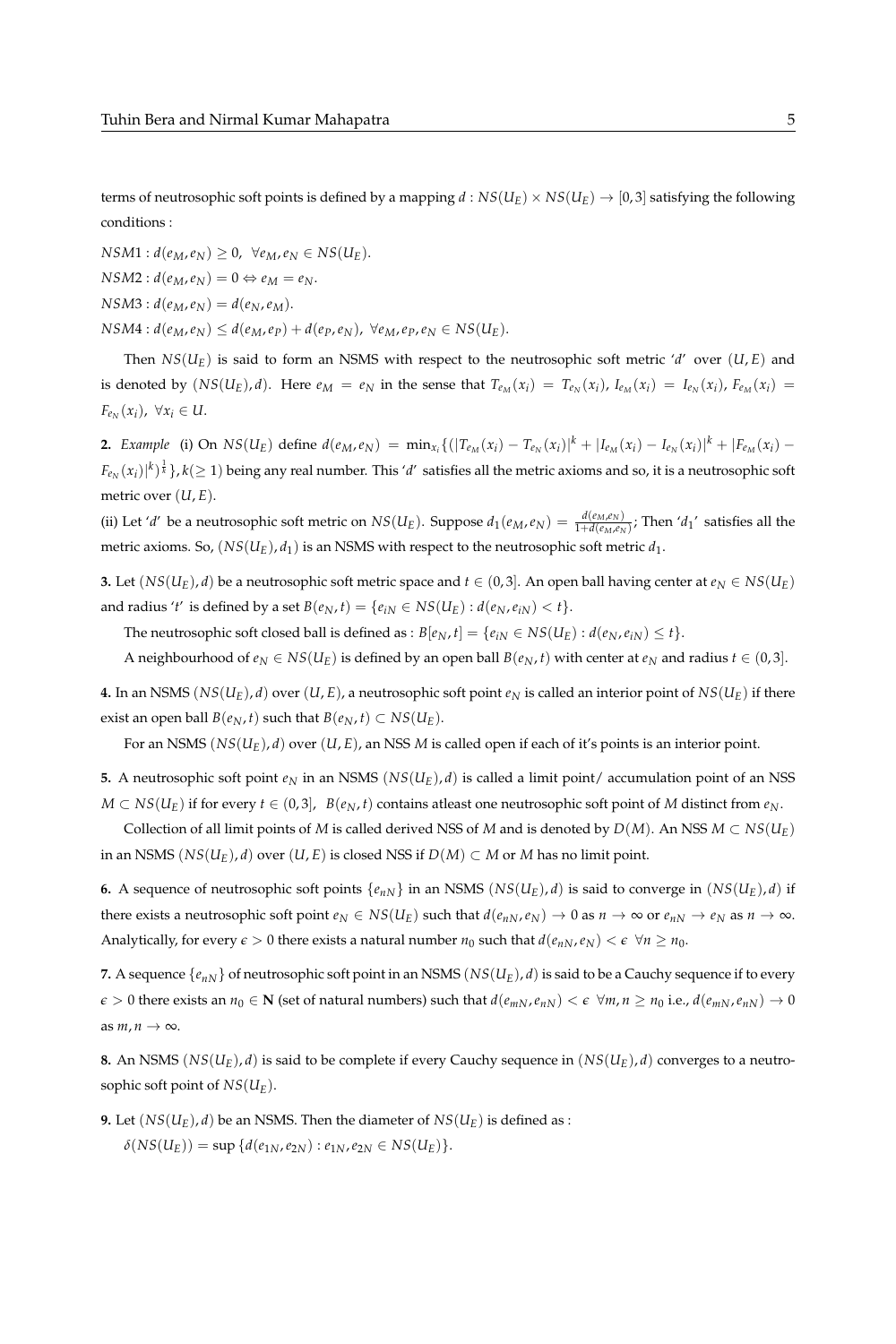An NSS  $M \subset NS(U_E)$  is bounded if it has a finite diameter i.e., if  $d(e_{1M}, e_{2M}) \leq r$ , for  $r \in (0, 3]$  and  $∀e_{1M}$ ,  $e_{2M}$  ∈ *M*.

## **2.4 Theorems related to neutrosophic soft metric space**

Some necessary theorems are stated for the sake of completeness [32]:

**1.** In an NSMS  $(NS(U_E), d)$ , every neutrosophic soft open ball  $B(e_N, t)$  is open and every neutrosophic soft closed ball  $B[e_N, t]$  is closed.

**2.** Let  $(NS(U_F), d)$  be an NSMS over  $(U, E)$ . Then,

(i) the intersection of finite number of open NSSs in  $(NS(U_E), d)$  is open.

(ii) the intersection of any family of closed NSSs in  $(NS(U_E), d)$  is closed.

**3.** Every finite neutrosophic soft subset of an NSMS is closed.

# **3 Compactness of NSMS**

In this section, the compact NSMS has been defined and illustrated by examples. Some related theorems also have been developed here.

# **3.1 Definition**

An NSMS ( $NS(U_E)$ , *d*) is said to be compact if every sequence of neutrosophic soft points  $\{e_{nM}\}$  of the space has a subsequence  $\{e_{n_k}M\}$  converging to a neutrosophic soft point of  $NS(U_E)$ .

An NSS *M* ⊂ *NS*(*UE*) is said to be compact if every sequence of neutrosophic soft points chosen from *M* has a subsequence converging to a point of *M*. If the limit of the subsequence belongs to *NS*(*UE*) and not necessarily to *M*, then *M* is said to be compact in  $(NS(U_E), d)$ .

### **3.1.1** *Example*

(1) Let  $E = \{e\}$  and  $U = \{x, y, z\}$ . Define a distance function on  $NS(U_E)$  as :

$$
d(e_M, e_N) = \begin{cases} 1 & \text{if } e_M \neq e_N \\ 0 & \text{if } e_M = e_N. \end{cases}
$$

Then '*d*' is a neutrosophic soft metric on  $NS(U_E)$  and is called discrete neutrosophic soft metric. Thus  $(NS(U_E), d)$ is a discrete NSMS. It is a compact NSMS.

(2) Consider the NSMS  $(NS(U_F), d)$  where  $E = N$  (the set of natural number) be the parametric set,  $U = Z$  (the set of all integers) be the universal set and *d* is defined as in (2)(i) of [2.3]; Since *T*, *I*,  $F \in [0,1]$ , every sequence of neutrosophic soft points of the space has a convergent subsequence and so  $(NS(U_E), d)$  is compact.

(3) Take the NSMS  $(NS(U_E), d)$  where  $E = N$  (the set of natural number),  $U = Z$  (the set of all integers) and '*d'* is defined as in (2)(i) of [2.3]; Consider a sequence of neutrosophic soft points  $\{e_{nM}\}\$ as,  $\forall x \in \mathbb{Z}$ :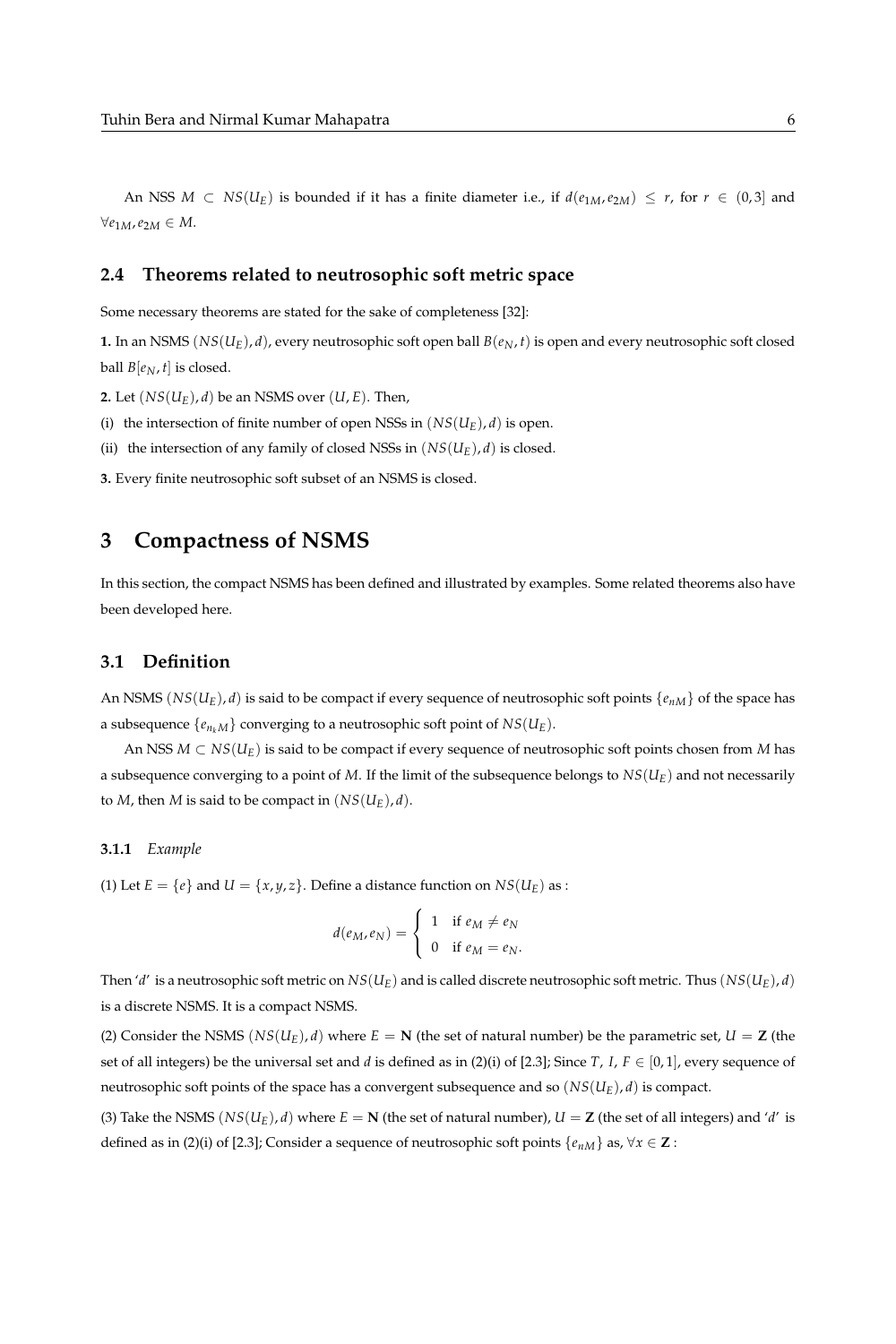$T_{e_{nM}}(x) = \frac{1}{2n}$ ,  $I_{e_{nM}}(x) = 1 - \frac{1}{2n}$ ,  $F_{e_{nM}}(x) = \frac{n}{1+2n}$  for  $T_{e_{nM}}$ ,  $I_{e_{nM}}$ ,  $F_{e_{nM}} \in (0,1)$ Then *M* is not compact itself but is compact on  $NS(U_E)$ .

(4) Let  $E = \{e_1, e_2, e_3, e_4, e_5, e_6, e_7, e_8\}$  and  $U = \mathbf{Z}$ . Define 'd' as in (2)(i) of [2.3]; Then  $(NS(U_E), d)$  is not compact. We shall verify it by taking a sequence of neutrosophic soft points as given in Table 1.

| $e_{1M}$ | $e_{2M}$ $e_{3M}$                                                                                                            | $e_{4M}$ | $e_{5M}$ | $e_{6M}$ | $e_{7M}$ | $e_{8M}$ |
|----------|------------------------------------------------------------------------------------------------------------------------------|----------|----------|----------|----------|----------|
|          | $x_1 \quad (1,0,0) \qquad (0,1,0) \qquad (0,0,1) \qquad (1,1,0) \qquad (1,0,1) \qquad (0,1,1) \qquad (0,0,0) \qquad (1,1,1)$ |          |          |          |          |          |
|          | $x_2$ (1,0,0) (0,1,0) (0,0,1) (1,1,0) (1,0,1) (0,1,1) (0,0,0) (1,1,1)                                                        |          |          |          |          |          |
|          |                                                                                                                              |          |          |          |          |          |

Table 1 : Tabular form of neutrosophic soft sequence

Then  $d(e_{iM}, e_{iM}) \neq 0$  for  $i \neq j$ . So, neither the sequence nor any of it's subsequence is convergent.

#### **3.2 Theorem**

A compact NSMS is complete.

*Proof.* Let  $(NS(U_E), d)$  be a compact NSMS and  $\{e_{nM}\}$  be a Cauchy sequence of neutrosophic soft points in *NS*(*U<sub>E</sub>*). Then to every  $\epsilon > 0$  there exists an  $n_0 \in \mathbb{N}$  (set of natural numbers) such that  $d(e_{mM}, e_{nM}) < \epsilon$ ,  $\forall n >$  $m \geq n_0$ .

Since  $(NS(U_E), d)$  be compact,  $\exists$  a subsequence  $\{e_{n_kM}\}\$  such that  $lim_{n\to\infty}e_{n_kM}=ep$ , say. Then  $d(e_{n_kM},ep)$  <  $\epsilon$ ,  $\forall n_k \geq n_0$ . Also  $d(e_{mM}, e_{n_kM}) < \epsilon$ ,  $\forall n_k > m \geq n_0$ .

Now for  $n > m$ ,  $d(e_{nM}, e_p) \leq d(e_{nM}, e_{mM}) + d(e_{mM}, e_{n_kM}) + d(e_{n_kM}, e_p) < 3\epsilon$ . Thus  $\{e_{nM}\}$  being a Cauchy sequence converges to a point in  $NS(U_F)$  and so  $(NS(U_F), d)$  be a complete NSMS.

### **3.3 Theorem**

Every compact set in an NSMS is closed and bounded.

*Proof.* Let *M* be a compact NSS in an NSMS (*NS*(*UE*), *d*). Suppose *M* is not closed. Then there exists a sequence {*enM*} of neutrosophic soft points in *M* converging to a point *e<sup>M</sup>* (say) not belong to *M*. Then every subsequence of  $\{e_{nM}\}\$ also converges to  $e_M$  not belong to *M*. Thus there is no subsequence of  $\{e_{nM}\}\$ converging to a point of *M* which contradicts the compactness of *M*. Hence *M* is closed.

Next suppose *M* is not bounded and *e<sup>M</sup>* be fixed neutrosophic soft point. Then ∃ a point *e*1*<sup>M</sup>* ∈ *M* such that  $d(e_M, e_{1M}) > 3$ . By similar argument  $\exists$  a point  $e_{2M} \in M$  such that  $d(e_M, e_{2M}) > d(e_M, e_{1M}) + 3$ . Continuing this process, we get a sequence of neutrosophic soft points  $e_{1M}$ ,  $e_{2M}$ ,  $\cdots$ ,  $e_{nM}$ ,  $\cdots \in M$  such that  $d(e_M, e_{nM})$  >  $d(e_M, e_{1M}) + d(e_M, e_{2M}) + \cdots + d(e_M, e_{(n-1)M}) + 3$ . So, for  $n > m$ ,  $d(e_M, e_{nM}) > d(e_M, e_{mM}) + 3$ . Now,  $d(e_{nM}, e_M) \leq d(e_{nM}, e_{mM}) + d(e_{mM}, e_M)$  and so  $d(e_{nM}e_{mM}) > 3$  whenever  $n > m$ . This shows that neither the sequence {*enM*} nor any of it's subsequence can converge, contradicting the fact that *M* is compact. Hence *M* is bounded.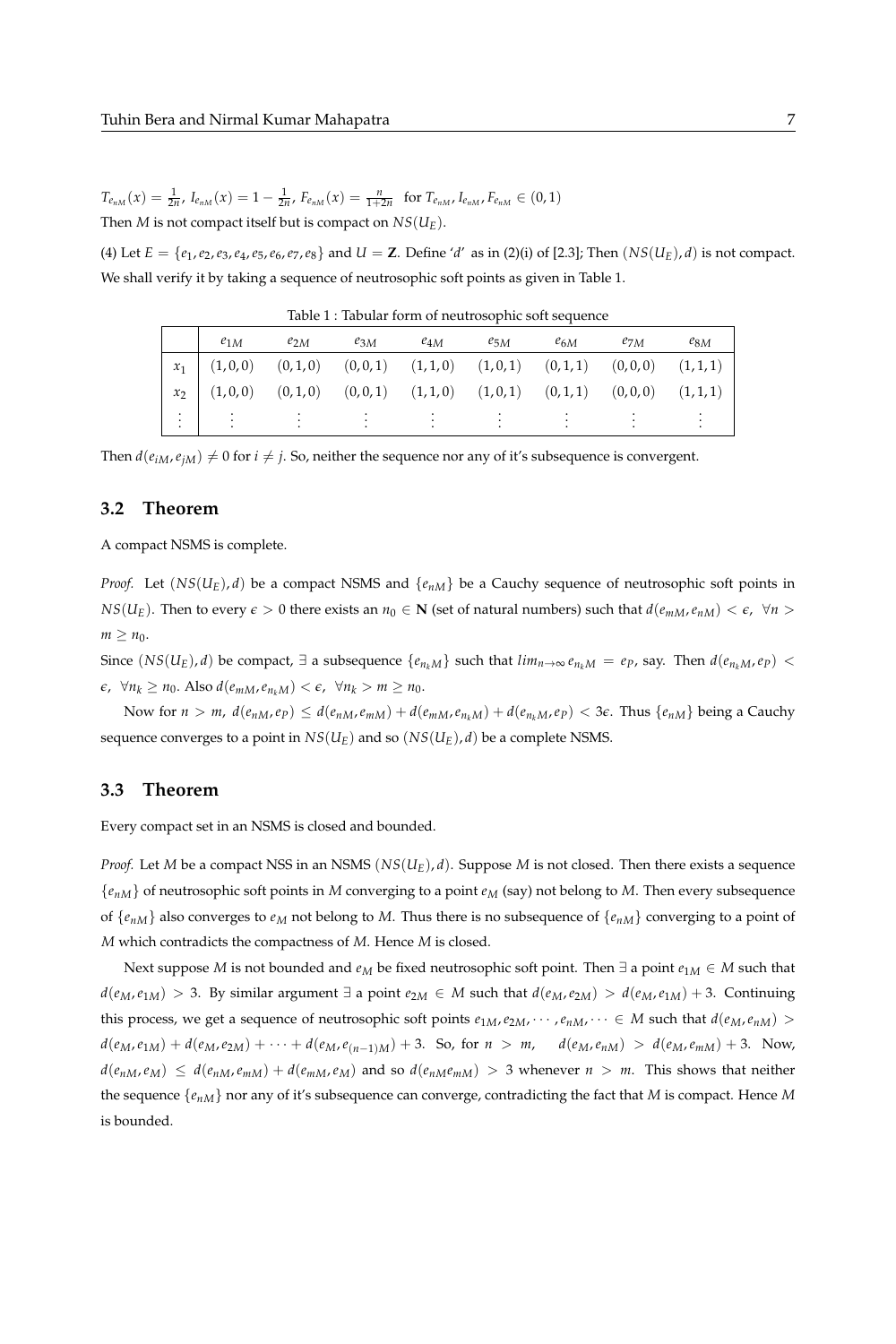#### **3.3.1** *Remark*

Converse of above may not be true. The fact is shown by the example (4) of [3.1.1];

Here,  $d(e_{iM}, e_{iM}) < 3$  for all  $i \neq j$  and  $D(M) = \phi \subset M$ . So, M is bounded and closed. But M is not compact.

# **4 Continuity on NSMS**

Here, the concept of neutrosophic soft function, it's continuity on an NSMS, the composition of neutrosophic soft functions have been introduced and illustrated by suitable examples. Several properties, structural characteristics and theorems related to these also have been presented here.

# **4.1 Definition**

Let  $(NS(U_E), d)$  and  $(NS(V_{E'}), d')$  be two NSMSs and  $(\varphi, \psi) : (NS(U_E), d) \to (NS(V_{E'}), d')$  be a neutrosophic soft function where  $\varphi : U \to V$  and  $\psi : E \to E'$  be two crisp functions. Consider two neutrosophic soft points  $e_M$ ,  $e'_N$  as :

 $e_M = \{ \langle x, (T_{e_M}(x), I_{e_M}(x), F_{e_M}(x)) \rangle : x \in U \} \in NS(U_E)$ ,  $e \in E$  and  $e'_{N} = \{ \langle y, (T_{e'_{N}}(y), I_{e'_{N}}(y), F_{e'_{N}}(y)) \rangle : y \in \varphi(U) \} \in NS(V_{E}), e' \in \psi(E)$ 

**(1)** Then the image of  $e_M$  under  $(\varphi, \psi)$  is denoted by  $(\varphi, \psi)(e_M)$ . It is also a neutrosophic soft point  $e'_N$  (say)  $\in$  $NS(V_{E'})$  defined as follows :

$$
T_{e'_N}(y) = \begin{cases} \max_{\varphi(x)=y} \max_{\psi(e)=e'} [T_{e_M}(x)], & \text{if } x \in \varphi^{-1}(y) \\ 0, & \text{otherwise.} \end{cases}
$$
  

$$
I_{e'_N}(y) = \begin{cases} \min_{\varphi(x)=y} \min_{\psi(e)=e'} [I_{e_M}(x)], & \text{if } x \in \varphi^{-1}(y) \\ 1, & \text{otherwise.} \end{cases}
$$
  

$$
F_{e'_N}(y) = \begin{cases} \min_{\varphi(x)=y} \min_{\psi(e)=e'} [F_{e_M}(x)], & \text{if } x \in \varphi^{-1}(y) \\ 1, & \text{otherwise.} \end{cases}
$$

**(2)** The pre-image of  $e'_N$  under  $(\varphi, \psi)$ , denoted by  $(\varphi, \psi)^{-1}(e'_N)$ , is a neutrosophic soft point  $e_M$  (say)  $\in NS(U_E)$ and is defined as follows,  $\forall x \in U$ ,  $\forall e \in \psi^{-1}(E')$ :

$$
T_{e_M}(x) = T_{[\psi(e)]_N}(\varphi(x)) = T_{e'_N}(\varphi(x))
$$
  
\n
$$
I_{e_M}(x) = I_{[\psi(e)]_N}(\varphi(x)) = I_{e'_N}(\varphi(x))
$$
  
\n
$$
F_{e_M}(x) = F_{[\psi(e)]_N}(\varphi(x)) = F_{e'_N}(\varphi(x))
$$

If *ψ* and *φ* are injective (surjective), then  $(φ, ψ)$  is injective (surjective).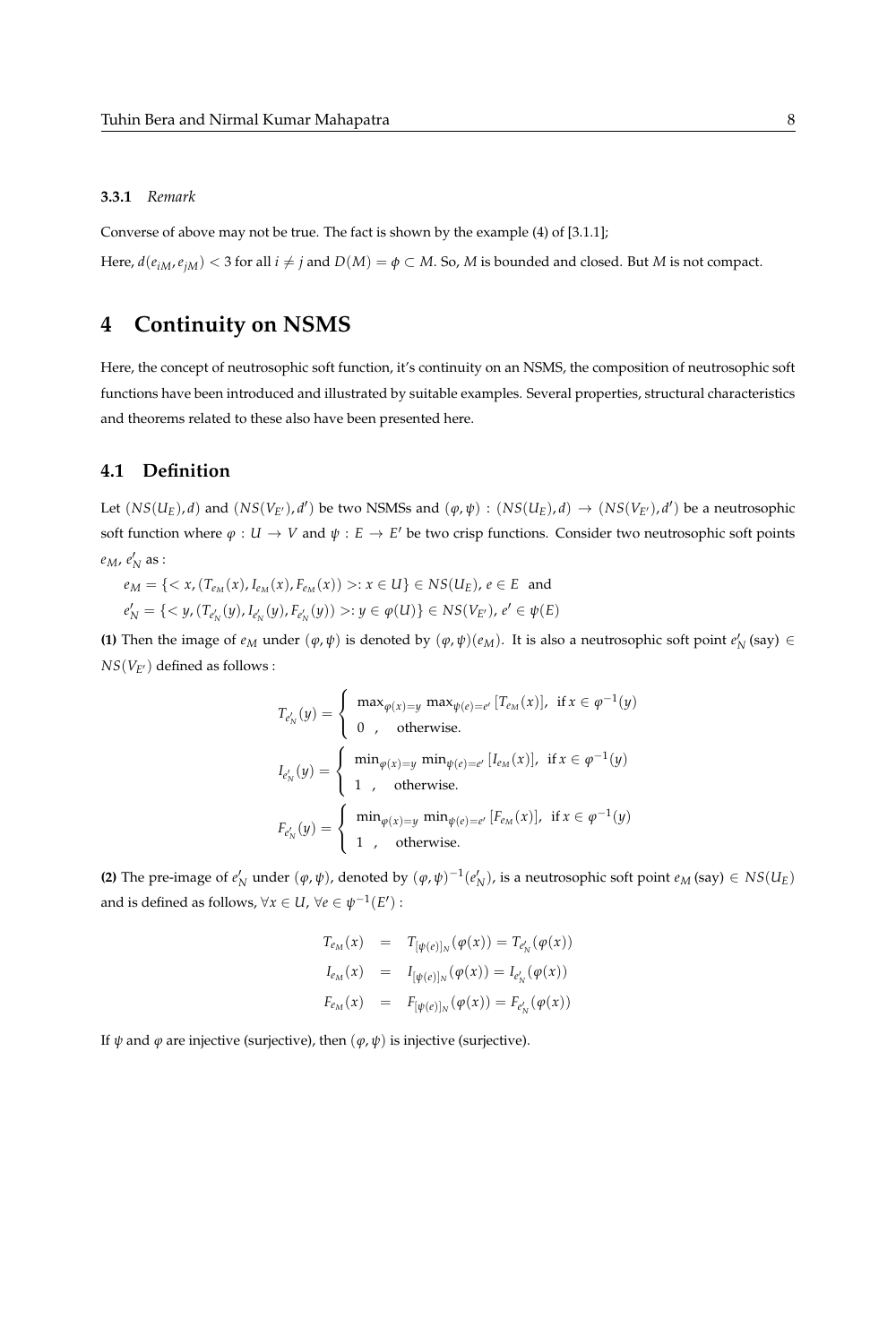#### **4.1.1** *Example*

Let  $E = N$  (the set of natural numbers) be the parametric set and  $U = Z$  (the set of integers) be the universal set. Consider a neutrosophic soft point  $n_M \in NS(Z_N)$  as follows, for any  $n \in \mathbb{N}$  and  $x \in \mathbb{Z}$ :

$$
T_{n_M}(x) = \begin{cases} 0 & \text{if } x = 2k - 1, \ k \in \mathbb{Z} \\ \frac{1}{n} & \text{if } x = 2k, \ k \in \mathbb{Z}. \end{cases}
$$

$$
I_{n_M}(x) = \begin{cases} \frac{1}{2n} & \text{if } x = 2k - 1, \ k \in \mathbb{Z} \\ 0 & \text{if } x = 2k, \ k \in \mathbb{Z}. \end{cases}
$$

$$
F_{n_M}(x) = \begin{cases} 1 - \frac{1}{n} & \text{if } x = 2k - 1, \ k \in \mathbb{Z} \\ 0 & \text{if } x = 2k, \ k \in \mathbb{Z}. \end{cases}
$$

Then  $(NS(\mathbb{Z}_N), d)$  forms an NSMS where '*d'* is defined in (2)(i) of [2.3]. Now, let  $\varphi : \mathbb{Z} \to \mathbb{Z}$  and  $\psi : \mathbb{N} \to \mathbb{N}$  be two crisp functions defined as  $\varphi(x) = 2x + 3 = y$  (say) and  $\psi(n) = 2n - 1 = m$  (say), respectively. Then the neutrosophic soft function  $(\varphi, \psi) : (NS(\mathbf{Z}_N), d) \to (NS(\mathbf{Z}_N), d)$  is given by  $(\varphi, \psi)(n_M) = m_P$ ,  $m \in \mathbf{N}$  and it is defined as :

$$
I_{m_P}(y) = \begin{cases} 0 & \text{if } y = 4k + 1, \ k \in \mathbb{Z} \\ \frac{2}{1+m} & \text{if } y = 4k + 3, \ k \in \mathbb{Z} \\ 0 & \text{if } y = \text{otherwise.} \end{cases}
$$

$$
I_{m_P}(y) = \begin{cases} \frac{1}{1+m} & \text{if } y = 4k + 1, \ k \in \mathbb{Z} \\ 0 & \text{if } y = 4k + 3, \ k \in \mathbb{Z} \\ 1 & \text{if } y = \text{otherwise.} \end{cases}
$$

$$
F_{m_P}(y) = \begin{cases} \frac{m-1}{m+1} & \text{if } y = 4k + 1, \ k \in \mathbb{Z} \\ 0 & \text{if } y = 4k + 3, \ k \in \mathbb{Z} \\ 1 & \text{if } y = \text{otherwise.} \end{cases}
$$

# **4.2 Proposition**

Let  $(\varphi,\psi):(NS(U_E),d)\to (NS(V_{E'}),d')$  be a neutrosophic soft function. Then the image set  $\{(\varphi,\psi)(e_M):e_M\in$  $NS(U_E)$ } forms an NSMS with respect to '*d'*'.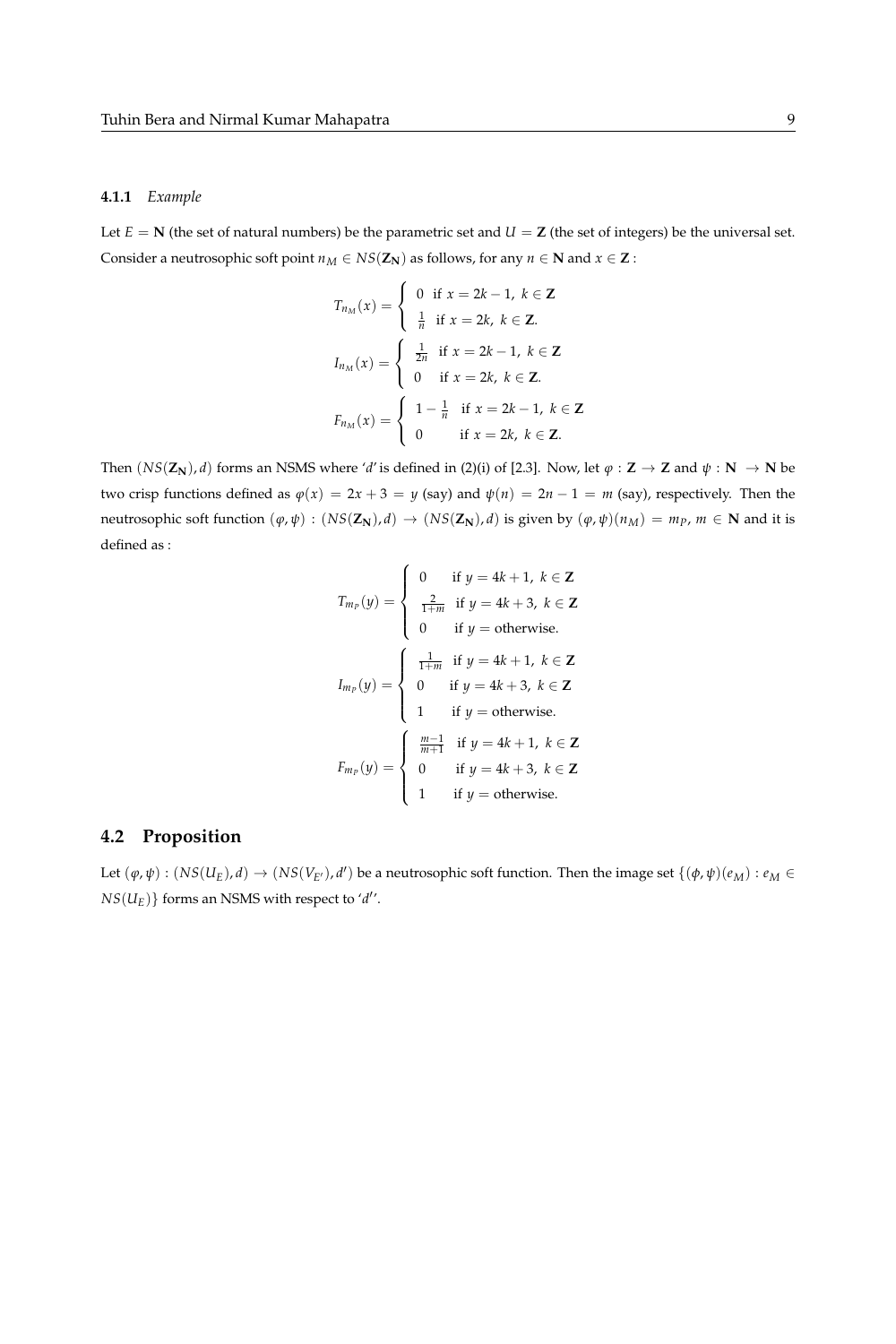*Proof.* Let us consider three neutrosophic soft points  $e_M$ ,  $e_N$ ,  $e_P \in NS(U_E)$ . Now,

(1) 
$$
e_M \neq e_N \Rightarrow d(e_M, e_N) > 0
$$
  
\ni.e.,  $(T_{e_M}(x), I_{e_M}(x), F_{e_M}(x)) \neq (T_{e_N}(x), I_{e_N}(x), F_{e_N}(x)) \Rightarrow$   
\n $d[(T_{e_M}(x), I_{e_M}(x), F_{e_M}(x)), (T_{e_N}(x), I_{e_N}(x), F_{e_N}(x))] > 0, \forall x \in U$   
\ni.e.,  $(\max_{\varphi(x)} \max_{\psi(e)} [T_{e_M}(x)], \min_{\varphi(x)} \min_{\psi(e)} [I_{e_M}(x)], \min_{\varphi(x)} \min_{\psi(e)} [F_{e_M}(x)]) \neq$   
\n $(\max_{\varphi(x)} \max_{\psi(e)} [T_{e_N}(x)], \min_{\varphi(x)} \min_{\psi(e)} [I_{e_N}(x)], \min_{\varphi(x)} \min_{\psi(e)} [F_{e_N}(x)]) \Rightarrow$   
\n $d'[(\max_{\varphi(x)} \max_{\psi(e)} [T_{e_M}(x)], \min_{\varphi(x)} \min_{\psi(e)} [I_{e_M}(x)], \min_{\varphi(x)} \min_{\psi(e)} [F_{e_M}(x)]),$   
\n $(\max_{\varphi(x)} \max_{\psi(e)} [T_{e_N}(x)], \min_{\varphi(x)} \min_{\psi(e)} [I_{e_N}(x)] \neq$   
\n $(\max_{\varphi(x)} \max_{\psi(e)} [T_{e_N}(x)], \min_{\varphi(x)} \min_{\psi(e)} [F_{e_N}(x)]) > 0$   
\ni.e.,  $(\varphi, \psi)(e_M) \neq (\varphi, \psi)(e_N) \Rightarrow d'[(\varphi, \psi)(e_M), (\varphi, \psi)(e_N)] > 0$ 

(2) 
$$
e_M = e_N \Leftrightarrow d(e_M, e_N) = 0
$$
  
\n*i.e.*,  $T_{e_M}(x) = T_{e_N}(x), I_{e_M}(x) = I_{e_N}(x), F_{e_M}(x) = F_{e_N}(x), \forall x \in U \Leftrightarrow d[(T_{e_M}(x), I_{e_M}(x), F_{e_M}(x)), (T_{e_N}(x), I_{e_N}(x), F_{e_N}(x))] = 0, \forall x \in U$ 

i.e., 
$$
\max_{\varphi(x)} \max_{\psi(e)} [T_{e_M}(x)] = \max_{\varphi(x)} \max_{\psi(e)} [T_{e_N}(x)], \min_{\varphi(x)} \min_{\psi(e)} [I_{e_M}(x)] =
$$
\n
$$
\min_{\varphi(x)} \min_{\psi(e)} [I_{e_N}(x)], \min_{\varphi(x)} \min_{\psi(e)} [F_{e_M}(x)] = \min_{\varphi(x)} \min_{\psi(e)} [F_{e_N}(x)] \Leftrightarrow
$$
\n
$$
d'[(\max_{\varphi(x)} \max_{\psi(e)} [T_{e_M}(x)], \min_{\varphi(x)} \min_{\psi(e)} [I_{e_M}(x)], \min_{\varphi(x)} \min_{\psi(e)} [F_{e_M}(x)]],
$$
\n
$$
(\max_{\varphi(x)} \max_{\psi(e)} [T_{e_N}(x)], \min_{\varphi(x)} \min_{\psi(e)} [I_{e_N}(x)], \min_{\varphi(x)} \min_{\psi(e)} [F_{e_N}(x)]] = 0
$$
\n*i.e.,*\n
$$
(\varphi, \psi)(e_M) = (\varphi, \psi)(e_N) \Leftrightarrow d'[(\varphi, \psi)(e_M), (\varphi, \psi)(e_N)] = 0
$$

$$
(3) \t d(e_M, e_N) = d(e_N, e_M)
$$

$$
\Rightarrow d[(T_{e_M}(x), I_{e_M}(x), F_{e_M}(x)), (T_{e_N}(x), I_{e_N}(x), F_{e_N}(x))]
$$
  
=  $d[(T_{e_N}(x), I_{e_N}(x), F_{e_N}(x)), (T_{e_M}(x), I_{e_M}(x), F_{e_M}(x))]$   

$$
\Rightarrow d'[(\max_{\varphi(x)} \max_{\psi(e)} [T_{e_M}(x)], \min_{\varphi(x)} \min_{\psi(e)} [I_{e_M}(x)], \min_{\varphi(x)} \min_{\psi(e)} [F_{e_M}(x)]),
$$

 $(\max_{\varphi(x)}\max_{\psi(e)}[T_{e_N}(x)], \min_{\varphi(x)}\min_{\psi(e)}[I_{e_N}(x)], \min_{\varphi(x)}\min_{\psi(e)}[F_{e_N}(x)])]$  $=d'[(\max_{\varphi(x)}\max_{\psi(e)}[T_{e_N}(x)],\min_{\varphi(x)}\min_{\psi(e)}[I_{e_N}(x)],\min_{\varphi(x)}\min_{\psi(e)}[F_{e_N}(x)]),$  $(\max_{\text{max}} [T_{e_M}(x)], \min_{\text{min}} [I_{e_M}(x)], \min_{\text{min}} [F_{e_M}(x)])$ *ϕ*(*x*) *ψ*(*e*)  $\varphi(x) \psi(e)$   $\varphi(x) \psi(e)$ 

$$
\Rightarrow d'[(\phi,\psi)(e_M),(\phi,\psi)(e_N)] = d'[(\phi,\psi)(e_N),(\phi,\psi)(e_M)]
$$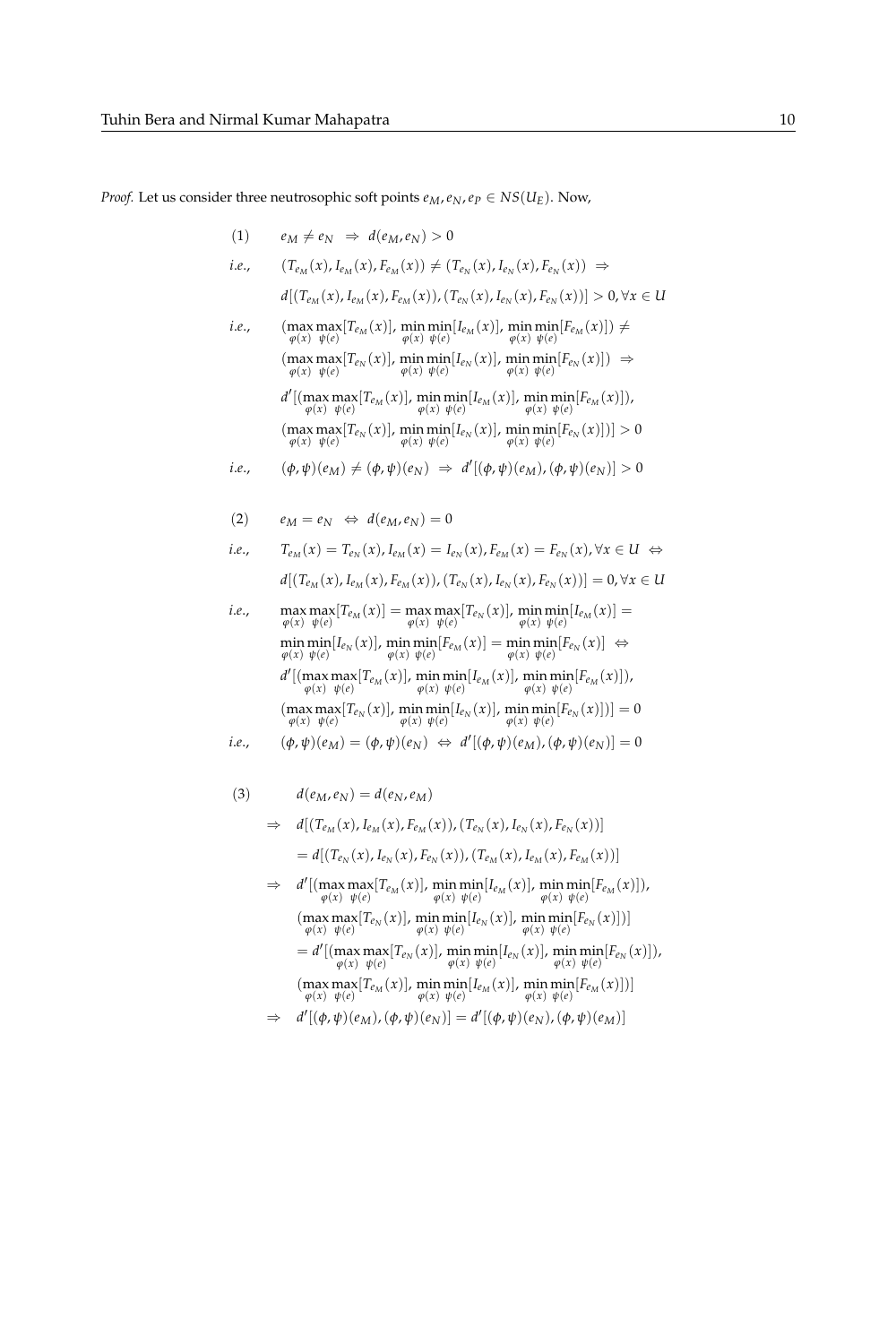$$
(4) \t d(e_M,e_N) \leq d(e_M,e_P) + d(e_P,e_N)
$$

⇒ 
$$
d[(T_{e_M}(x), I_{e_M}(x), F_{e_M}(x)), (T_{e_N}(x), I_{e_N}(x), F_{e_N}(x))]
$$
  
\n $\leq d[(T_{e_M}(x), I_{e_M}(x), F_{e_M}(x)), (T_{e_P}(x), I_{e_P}(x), F_{e_P}(x))] +$   
\n $d[(T_{e_P}(x), I_{e_P}(x), F_{e_P}(x)), (T_{e_N}(x), I_{e_N}(x), F_{e_N}(x))], \forall x \in U$   
\n⇒  $d'[(\max \max_{\varphi(x)} [T_{e_M}(x)], \min \min_{\varphi(x)} [I_{e_M}(x)], \min \min_{\varphi(x)} [F_{e_M}(x)]),$   
\n $(\max \max_{\varphi(x)} [T_{e_N}(x)], \min \min_{\varphi(x)} [I_{e_N}(x)], \min \min_{\varphi(x)} [F_{e_N}(x)]]$   
\n $\leq d'[(\max \max_{\varphi(x)} [T_{e_M}(x)], \min \min_{\varphi(x)} [I_{e_M}(x)], \min \min_{\varphi(x)} [F_{e_M}(x)]),$   
\n $(\max \max_{\varphi(x)} [T_{e_P}(x)], \min \min_{\varphi(x)} [I_{e_P}(x)], \min \min_{\varphi(x)} [F_{e_P}(x)]]$   
\n $+d'[(\max \max_{\varphi(x)} [T_{e_P}(x)], \min \min_{\varphi(x)} [I_{e_P}(x)], \min \min_{\varphi(x)} [F_{e_P}(x)]]$   
\n+ $d'[(\max \max_{\varphi(x)} [T_{e_P}(x)], \min \min_{\varphi(x)} [I_{e_P}(x)], \min \min_{\varphi(x)} [F_{e_P}(x)])$   
\n $(\max \max_{\varphi(x)} [T_{e_N}(x)], \min \min_{\varphi(x)} [I_{e_N}(x)], \min \min_{\varphi(x)} [F_{e_N}(x)])]$   
\n⇒  $d'[(\varphi, \psi)(e_M), (\varphi, \psi)(e_N)] \leq d'[(\varphi, \psi)(e_M), (\varphi, \psi)(e_P)] + d'[(\varphi, \psi)(e_P), (\varphi, \psi)(e_N)]$ 

This completes the proof.

# **4.3 Proposition**

Let  $(\varphi,\psi):(NS(U_E),d)\to (NS(V_{E'}),d')$  be an onto neutrosophic soft function. Then the pre-image set  $\{(\varphi,\psi)^{-1}(e_Q'):\phi\}\subset\phi$  $e_Q' \in NS(V_{E'})\}$  forms also an NSMS with respect to '*d'*. [ Note that  $(\varphi, \psi)^{-1}$  is the inverse image of  $NS(V_{E'})$  under the mapping  $(\varphi, \psi)$ . Here  $(\varphi, \psi)^{-1}$  may not be a mapping.]

*Proof.* Let  $e_M$ ,  $e_N$ ,  $e_P \in NS(U_E)$  and  $e'_Q$ ,  $e'_K$ ,  $e'_S \in NS(V_{E'})$  such that  $(\varphi, \psi)^{-1}(e'_Q) = e_M$ ,  $(\varphi, \psi)^{-1}(e'_R) = e_N$ ,  $(\varphi, \psi)^{-1}(e'_S) = e_M$ *e*<sub>*P*</sub> and  $\varphi(x) = y$  for  $x \in U, y \in V$ . Now,

$$
(1) \qquad e'_{Q} \neq e'_{R} \Rightarrow d'(e'_{Q}, e'_{R}) > 0
$$
\n
$$
i.e., \qquad (T_{e'_{Q}}(y), I_{e'_{Q}}(y), F_{e'_{Q}}(y)) \neq (T_{e'_{R}}(y), I_{e'_{R}}(y), F_{e'_{R}}(y)) \Rightarrow
$$
\n
$$
d'[(T_{e'_{Q}}(y), I_{e'_{Q}}(y), F_{e'_{Q}}(y)), (T_{e'_{R}}(y), I_{e'_{R}}(y), F_{e'_{R}}(y))] > 0, \forall y \in V
$$

i.e., 
$$
(T_{e_M}(x), I_{e_M}(x), F_{e_M}(x)) \neq (T_{e_N}(x), I_{e_N}(x), F_{e_N}(x)) \Rightarrow
$$
  
\n $d[(T_{e_M}(x), I_{e_M}(x), F_{e_M}(x)), (T_{e_N}(x), I_{e_N}(x), F_{e_N}(x))] > 0$   
\ni.e.,  $e_M \neq e_N \Rightarrow d(e_M, e_N) > 0$  i.e.,  
\n $(\varphi, \psi)^{-1}(e'_Q) \neq (\varphi, \psi)^{-1}(e'_R) \Rightarrow d[(\varphi, \psi)^{-1}(e'_Q), (\varphi, \psi)^{-1}(e'_R)] > 0$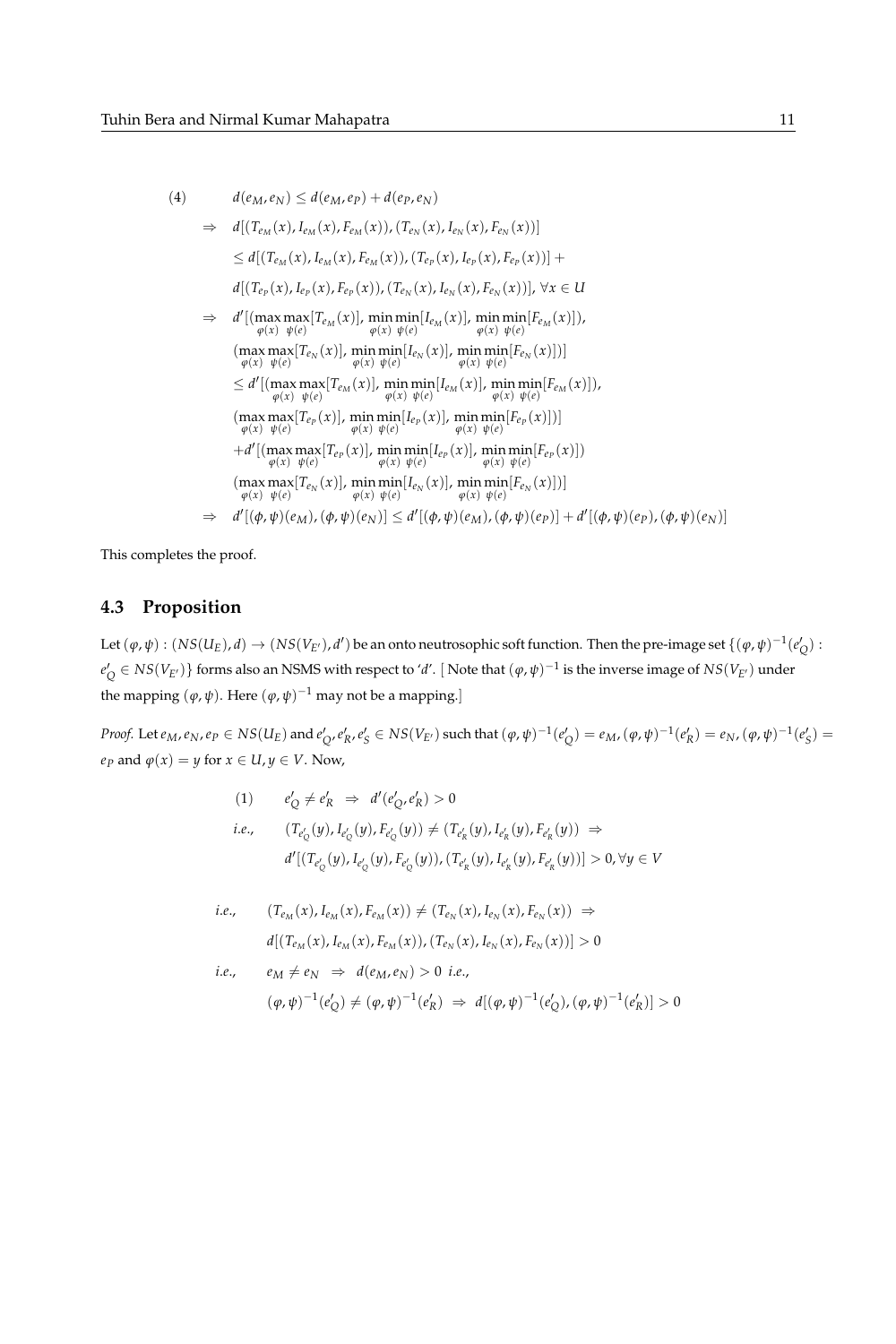$$
(2) \qquad e'_Q = e'_R \iff d(e'_Q, e'_R) = 0
$$

i.e., 
$$
T_{e'_{Q}}(y) = T_{e'_{R}}(y), I_{e'_{Q}}(y) = I_{e'_{R}}(y), F_{e'_{Q}}(y) = F_{e'_{R}}(y), \forall y \in V \Leftrightarrow
$$

$$
d[(T_{e'_{Q}}(y), I_{e'_{Q}}(y), F_{e'_{Q}}(y)), (T_{e'_{R}}(y), I_{e'_{R}}(y), F_{e'_{R}}(y))] = 0, \forall y \in V
$$

i.e., 
$$
T_{e_M}(x) = T_{e_N}(x), I_{e_M}(x) = I_{e_N}(x), F_{e_M}(x) = F_{e_N}(x) \Leftrightarrow
$$
  
\n $d[(T_{e_M}(x), I_{e_M}(x), F_{e_M}(x)), (T_{e_N}(x), I_{e_N}(x), F_{e_N}(x))] = 0$ 

i.e., 
$$
e_M = e_N \Leftrightarrow d(e_M, e_N) = 0
$$

i.e., 
$$
(\varphi, \psi)^{-1}(e'_{Q}) = (\varphi, \psi)^{-1}(e'_{R}) \Leftrightarrow d[(\varphi, \psi)^{-1}(e'_{Q}), (\varphi, \psi)^{-1}(e'_{R})] = 0
$$

(3) 
$$
d'(e'_{Q}, e'_{R}) = d'(e'_{R}, e'_{Q})
$$

$$
\Rightarrow d'[(T_{e'_{Q}}(y), I_{e'_{Q}}(y), F_{e'_{Q}}(y)), (T_{e'_{R}}(y), I_{e'_{R}}(y), F_{e'_{R}}(y))] =
$$

$$
d'[(T_{e'_{R}}(y), I_{e'_{R}}(y), F_{e'_{R}}(y)), (T_{e'_{Q}}(y), I_{e'_{Q}}(y), F_{e'_{Q}}(y))] \Rightarrow d[(T_{e_{M}}(x), I_{e_{M}}(x), F_{e_{M}}(x)), (T_{e_{N}}(x), I_{e_{N}}(x), F_{e_{M}}(x))] =
$$

$$
d[(T_{e_{N}}(x), I_{e_{N}}(x), F_{e_{N}}(x)), (T_{e_{M}}(x), I_{e_{M}}(x), F_{e_{M}}(x))]
$$

$$
\Rightarrow d(e_M, e_N) = d(e_N, e_M) \text{ i.e.,}
$$
  

$$
d[(\varphi, \psi)^{-1}(e'_Q), (\varphi, \psi)^{-1}(e'_R)] = d[(\varphi, \psi)^{-1}(e'_R), (\varphi, \psi)^{-1}(e'_Q)]
$$

(4) 
$$
d'(e'_{Q}, e'_{S}) \leq d'(e'_{Q}, e'_{R}) + d'(e'_{R}, e'_{S})
$$
  
\n
$$
\Rightarrow d'[ (T_{e'_{Q}}(y), I_{e'_{Q}}(y), F_{e'_{Q}}(y)), (T_{e'_{S}}(y), I_{e'_{S}}(y), F_{e'_{S}}(y))]
$$
  
\n
$$
\leq d'[ (T_{e'_{Q}}(y), I_{e'_{Q}}(y), F_{e'_{Q}}(y)), (T_{e'_{R}}(y), I_{e'_{R}}(y), F_{e'_{R}}(y)) ] +
$$
  
\n
$$
d'[ (T_{e'_{R}}(y), I_{e'_{R}}(y), F_{e'_{R}}(y)), (T_{e'_{S}}(y), I_{e'_{S}}(y), F_{e'_{S}}(y)) ], \forall y \in V
$$
  
\n
$$
\Rightarrow d[(T_{e_M}(x), I_{e_M}(x), F_{e_M}(x)), (T_{e_P}(x), I_{e_P}(x), F_{e_P}(x)) ]
$$
  
\n
$$
\leq d[(T_{e_M}(x), I_{e_M}(x), F_{e_M}(x)), (T_{e_N}(x), I_{e_N}(x), F_{e_N}(x)) ] +
$$
  
\n
$$
d[(T_{e_N}(x), I_{e_N}(x), F_{e_N}(x)), (T_{e_P}(x), I_{e_P}(x), F_{e_P}(x)) ]
$$
  
\n
$$
\Rightarrow d(e_M, e_P) \leq d(e_M, e_N) + d(e_N, e_P) \text{ i.e.,}
$$
  
\n
$$
d[(\varphi, \psi)^{-1}(e'_{Q}), (\varphi, \psi)^{-1}(e'_{S}) ] \leq d[(\varphi, \psi)^{-1}(e'_{Q}), (\varphi, \psi)^{-1}(e'_{R}) ]
$$
  
\n
$$
+ d[(\varphi, \psi)^{-1}(e'_{R}), (\varphi, \psi)^{-1}(e'_{S}) ]
$$

This completes the proof.

# **4.4 Proposition**

Let *P*, *Q* ⊂ *NS*(*U<sub>E</sub>*) and *M*, *N* ⊂ *NS*(*V<sub>E<sup>'*</sub>)</sub>. Then for a neutrosophic soft function  $(\varphi, \psi)$  :  $(NS(U_E), d)$  →</sub></sup>  $(NS(V_{E})), d')$ , the followings hold.

$$
(1) \ (\varphi, \psi)^{-1}(M) \subseteq (\varphi, \psi)^{-1}(N) \Leftrightarrow M \subseteq N.
$$
  

$$
(2) \ P \subseteq Q \Leftrightarrow (\varphi, \psi)(P) \subseteq (\varphi, \psi)(Q).
$$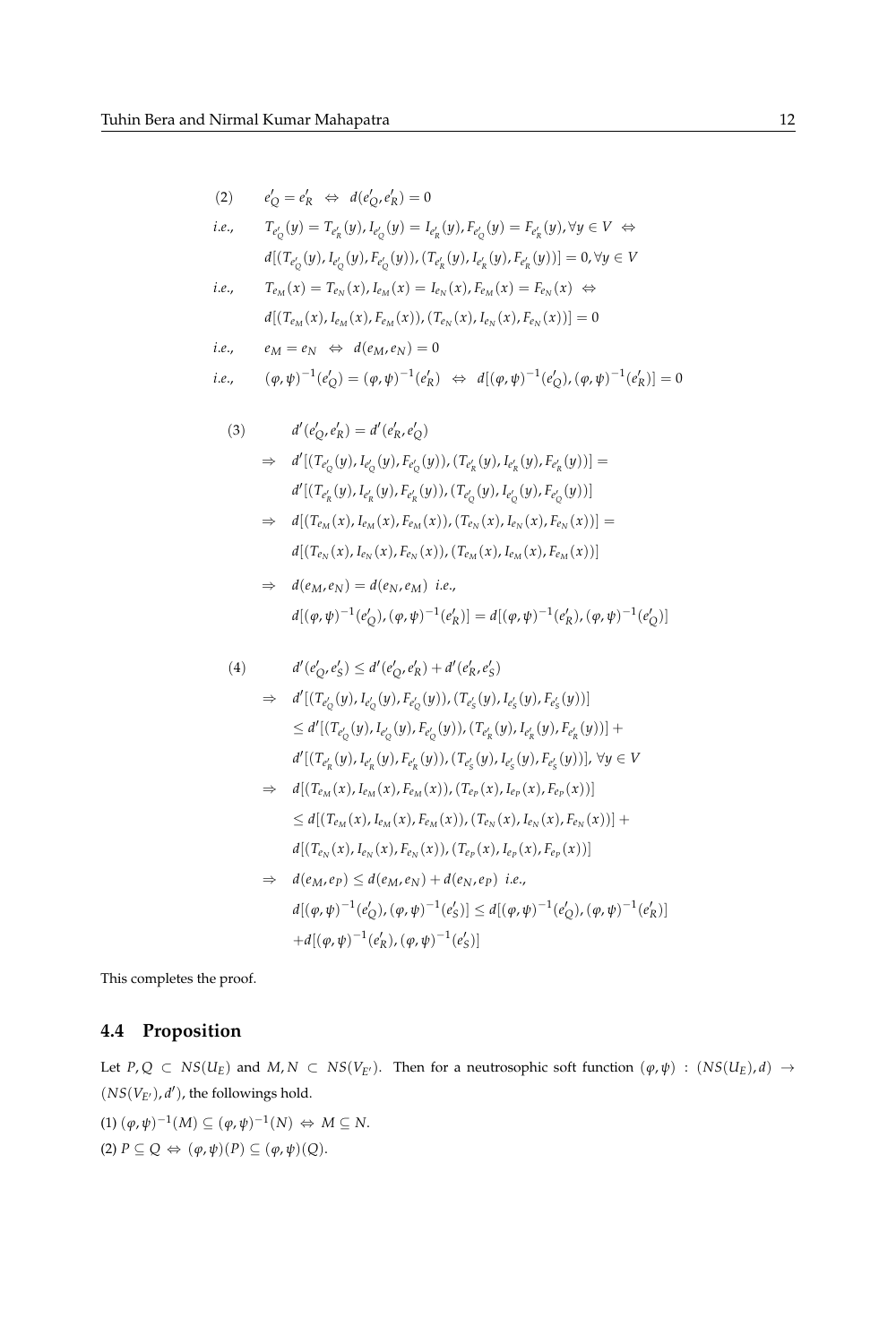$(3) M \subseteq (\varphi, \psi)(P) \Leftrightarrow (\varphi, \psi)^{-1}(M) \subseteq P.$  $(4)$   $(\varphi, \psi)(Q) \subseteq N \Leftrightarrow Q \subseteq (\varphi, \psi)^{-1}(N).$ 

*Proof.* Let  $\varphi(x) = y$  and  $\psi(e) = e'$  for  $x \in U$ ,  $y \in V$  and  $e \in E$ ,  $e' \in E'$ . Then,

(1) 
$$
M \subseteq N
$$
  
\n $\Leftrightarrow T_{e'_M}(y) \le T_{e'_N}(y), I_{e'_M}(y) \ge I_{e'_N}(y), F_{e'_M}(y) \ge F_{e'_N}(y), \forall e', \forall y;$   
\n $\Leftrightarrow T_{[\psi(e)]_M}(\varphi(x)) \le T_{[\psi(e)]_N}(\varphi(x)), I_{[\psi(e)]_M}(\varphi(x)) \ge I_{[\psi(e)]_N}(\varphi(x)),$   
\n $F_{[\psi(e)]_M}(\varphi(x)) \ge F_{[\psi(e)]_N}(\varphi(x), \forall e, \forall x;$   
\n $\Leftrightarrow T_{e_{(\varphi,\psi)^{-1}(M)}}(x) \le T_{e_{(\varphi,\psi)^{-1}(N)}}(x), I_{e_{(\varphi,\psi)^{-1}(M)}}(x) \ge I_{e_{(\varphi,\psi)^{-1}(N)}}(x),$   
\n $F_{e_{(\varphi,\psi)^{-1}(M)}}(x) \ge F_{e_{(\varphi,\psi)^{-1}(N)}}(x), \forall e, \forall x;$   
\n $\Leftrightarrow (\varphi,\psi)^{-1}(M) \subseteq (\varphi,\psi)^{-1}(N)$ 

(2) 
$$
(\varphi, \psi)(P) \subseteq (\varphi, \psi)(Q)
$$
  
\n
$$
\Leftrightarrow \max_{\varphi(x)} \max_{\psi(e)} [T_{e_P}(x)] \le \max_{\varphi(x)} \max_{\psi(e)} [T_{e_Q}(x)], \min_{\varphi(x)} \min_{\psi(e)} [I_{e_P}(x)]
$$
  
\n
$$
\ge \min_{\varphi(x)} \min_{\psi(e)} [I_{e_Q}(x)], \min_{\varphi(x)} \min_{\psi(e)} [F_{e_P}(x)] \ge \min_{\varphi(x)} \min_{\psi(e)} [F_{e_Q}(x)]
$$
  
\n
$$
\Leftrightarrow T_{e_P}(x) \le T_{e_Q}(x), I_{e_P}(x) \ge I_{e_Q}(x), F_{e_P}(x) \ge F_{e_Q}(x), \forall e, \forall x
$$
  
\n
$$
\Leftrightarrow P \subseteq Q
$$

$$
(3) \qquad M \subseteq (\varphi, \psi)(P)
$$

$$
\Leftrightarrow \quad T_{e'_M}(y) \le \max_{\varphi(x)} \max_{\psi(e)} [T_{e_P}(x)], \ I_{e'_M}(y) \ge \min_{\varphi(x)} \min_{\psi(e)} [I_{e_P}(x)],
$$

$$
F_{e'_M}(y) \ge \min_{\varphi(x)} \min_{\psi(e)} [F_{e_P}(x)]
$$

$$
\Leftrightarrow T_{[\psi(e)]_M}(\varphi(x)) \le \max_{\varphi(x)} \max_{\psi(e)} [T_{e_P}(x)]_r I_{[\psi(e)]_M}(\varphi(x)) \ge
$$
\n
$$
\min_{\varphi(x)} \min_{\psi(e)} [I_{e_P}(x)]_r F_{[\psi(e)]_M}(\varphi(x)) \ge \min_{\varphi(x)} \min_{\psi(e)} [F_{e_P}(x)]
$$
\n
$$
\Leftrightarrow T_{e_{(\varphi,\psi)^{-1}(M)}}(x) \le T_{e_P}(x)_r I_{e_{(\varphi,\psi)^{-1}(M)}}(x) \ge I_{e_P}(x)_r F_{e_{(\varphi,\psi)^{-1}(M)}}(x) \ge F_{e_P}(x)_r \forall e, \forall x
$$

$$
\Leftrightarrow \quad (\varphi,\psi)^{-1}(M) \subseteq P
$$

$$
(4) \qquad (\varphi,\psi)(Q) \subseteq N
$$

$$
\Leftrightarrow \max_{\varphi(x)} \max_{\psi(e)} [T_{e_Q}(x)] \leq T_{e'_N}(y), \min_{\varphi(x)} \min_{\psi(e)} [I_{e_P}(x)] \geq I_{e'_N}(y),
$$
  
\n
$$
\min_{\varphi(x)} \min_{\psi(e)} [F_{e_Q}(x)] \geq F_{e'_N}(y)
$$
  
\n
$$
\Leftrightarrow \max_{\varphi(x)} \max_{\psi(e)} [T_{e_Q}(x)] \leq T_{[\psi(e)]_N}(\varphi(x)), \min_{\varphi(x)} \min_{\psi(e)} [I_{e_Q}(x)] \geq
$$
  
\n
$$
I_{[\psi(e)]_N}(\varphi(x)), \min_{\varphi(x)} \min_{\psi(e)} [F_{e_Q}(x)] \geq F_{[\psi(e)]_N}(\varphi(x))
$$
  
\n
$$
\Leftrightarrow T_{e_Q}(x) \leq T_{e_{(\varphi,\psi)^{-1}(N)}}(x), I_{e_Q}(x) \geq I_{e_{(\varphi,\psi)^{-1}(N)}}(x), F_{e_Q}(x) \geq F_{e_{(\varphi,\psi)^{-1}(N)}}(x), \forall e, \forall x
$$
  
\n
$$
\Leftrightarrow Q \subseteq (\varphi, \psi)^{-1}(N)
$$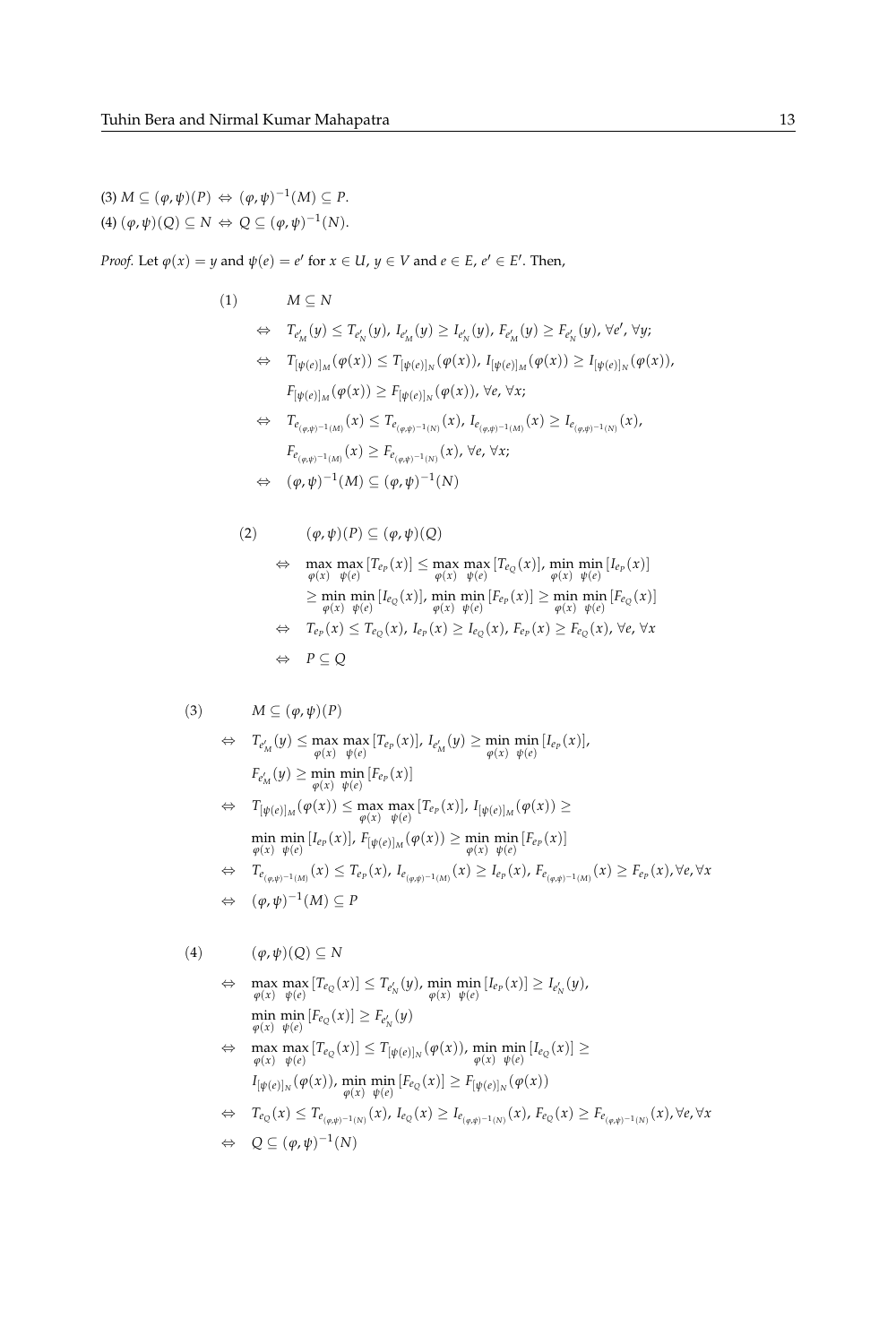### **4.5 Definition**

Let  $(NS(U_E), d)$  and  $(NS(V_{E'}), d')$  be two NSMSs. Then a neutrosophic soft function  $(\varphi, \psi) : (NS(U_E), d) \to$  $(NS(V_{E'})$ , *d'*) is said to be continuous at  $e_{0N} \in NS(U_E)$  if for each  $\epsilon > 0$  there exists a  $\delta > 0$  such that

 $d'[(\varphi, \psi)(e_M), (\varphi, \psi)(e_{0N})] < \epsilon$  whenever  $d(e_M, e_{0N}) < \delta$ ,  $e_M \in NS(U_E)$ .

i.e., if  $(\varphi, \psi)[B_u(e_{0N}, \delta)] \subset B_v((\varphi, \psi)(e_{0N}), \epsilon)$  holds.  $(\varphi, \psi)$  is called neutrosophic soft continuous function if it is continuous at every point in *NS*(*UE*).

### **4.6 Theorem**

Let  $(\varphi, \psi) : (NS(U_E), d) \to (NS(V_{E'}), d')$  be a neutrosophic soft function.

(1) If  $e_{0N}$  is a limit point of  $NS(U_E)$ , then  $(\varphi, \psi)$  is neutrosophic soft continuous at  $e_{0N}$  iff  $\lim_{e_M\to e_{0N}} (\varphi, \psi)(e_M)$  =  $(\varphi, \psi)(e_{0N}).$ 

(2)  $(\varphi, \psi)$  is continuous at  $e_{0N} \in NS(U_E)$  iff for every sequence  $\{e_{nN}\}$  of neutrosophic soft points in  $NS(U_E)$ converging to  $e_{0N}$ , we have  $\lim_{n\to\infty} (\varphi, \psi)(e_{nN}) = (\varphi, \psi)(e_{0N}).$ 

*Proof.* (1) It is straight forward.

(2) First suppose that  $(\varphi, \psi)$  is continuous at  $e_{0N} \in NS(U_E)$  and  $\lim_{n\to\infty} e_{nN} = e_{0N}$ . Then given  $\epsilon > 0$ , there exists a  $\delta > 0$  such that

 $d'[(\varphi, \psi)(e_M), (\varphi, \psi)(e_{0N})] < \epsilon$  whenever  $d(e_M, e_{0N}) < \delta$ ,  $e_M \in NS(U_E)$ .

Since  $\lim_{n\to\infty} e_{nN} = e_{0N}$ , there exists a natural number  $n_0$  such that

 $d(e_{nN}, e_{0N}) < \delta$ ,  $\forall n \geq n_0$ . Putting  $e_M = e_{nN}$ , we have

 $d'[(\varphi, \psi)(e_{nN}), (\varphi, \psi)(e_{0N})] < \epsilon$  whenever  $d(e_{nN}, e_{0N}) < \delta$ ,  $\forall n \ge n_0$ .

Thus  $d'[(\varphi, \psi)(e_{nN}), (\varphi, \psi)(e_{0N})] < \epsilon$ ,  $\forall n \ge n_0$  and this completes the 'if' part.

Conversely, let the condition be hold but  $(\varphi, \psi)$  is not continuous at  $e_{0N} \in NS(U_E)$ . Then given  $\epsilon > 0$ , there exists a  $\delta > 0$  such that

 $d'[(\varphi, \psi)(e_M), (\varphi, \psi)(e_{0N})] \ge \epsilon$  whenever  $d(e_M, e_{0N}) < \delta$ ,  $e_M \in NS(U_E); \dots (1)$ 

But by hypothesis, there exists a natural number  $n_0$  such that

 $d'[(\varphi, \psi)(e_{nN}), (\varphi, \psi)(e_{0N})] < \epsilon$  whenever  $d(e_{nN}, e_{0N}) < \delta$ ,  $\forall n \ge n_0$ .

Putting  $e_M = e_{nN}$  in (1), we have

 $d'[(\varphi, \psi)(e_{nN}), (\varphi, \psi)(e_{0N})] \ge \epsilon$  whenever  $d(e_{nN}, e_{0N}) < \delta$ 

This contradicts the hypothesis and so  $(\varphi, \psi)$  is continuous at  $e_{0N} \in NS(U_E)$ .

#### **4.6.1** *Example*

**1.** Let  $E = N$  (the set of natural numbers),  $E' = I$  (unit interval  $[0,1]$ ) and  $U = V = \mathbf{Q}^*$  (the set of nonzero rational numbers). Consider a neutrosophic soft sequence  $\{n_M\}$  in  $NS(\mathbf{Q}_N^{\star})$  as following, for any  $n \in \mathbf{N}$  :  $T_{n_M}(x) = \frac{n}{n+1}, I_{n_M}(x) = \frac{1}{2n}, F_{n_M}(x) = \frac{1}{3n}, \forall x \in \mathbf{Q}^*$ .

Then  $(NS(\mathbf{Q}_N^{\star}), d)$  forms an NSMS where '*d'* is defined in (2)(i) of [2.3]. Now, let  $\varphi : \mathbf{Q}^{\star} \to \mathbf{Q}^{\star}$  and  $\psi : \mathbf{N} \to \mathbf{I}$ be two crisp functions defined as  $\varphi(x) = \frac{1}{x} = y$  (say) and  $\psi(n) = 1 - \frac{1}{n} = m$  (say), respectively. Then the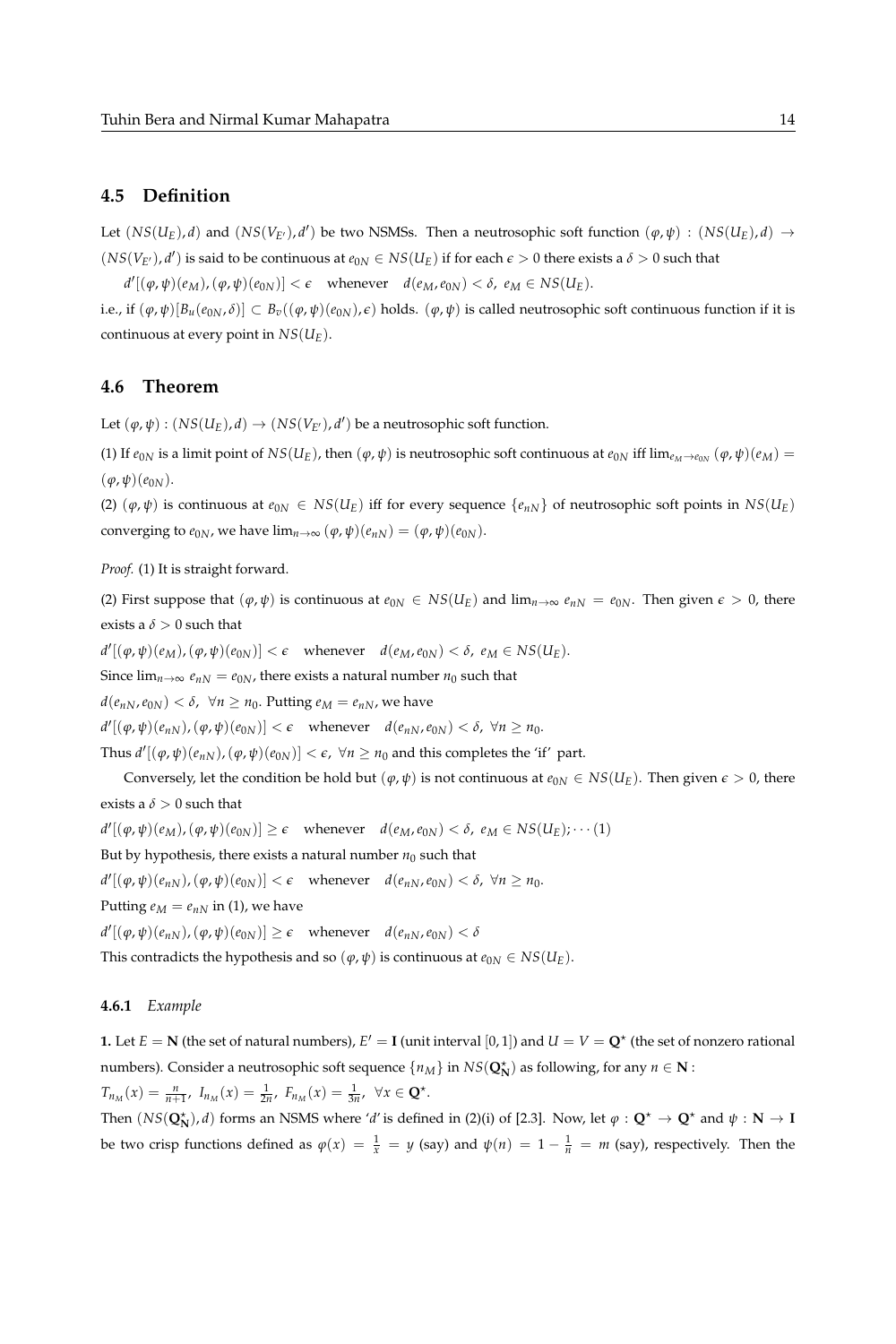neutrosophic soft function  $(\varphi, \psi) : NS(Q_N^{\star}) \to NS(Q_I^{\star})$  is given by  $(\varphi, \psi)(n_M) = m_P$ ,  $m \in I$  and is defined as :  $T_{m_p}(y) = \frac{1}{2-m}$ ,  $I_{m_p}(y) = \frac{1-m}{2}$ ,  $F_{m_p}(y) = \frac{1-m}{3}$ ,  $\forall y = \frac{1}{x} \in \mathbb{Q}^{\star}$ .

We now define a neutrosophic soft point  $a_S \in NS(Q_N^{\star})$ ,  $a \in \mathbb{N}$  given as :

 $T_{a_S}(x) = 1$ ,  $I_{a_S}(x) = 0$ ,  $F_{a_S}(x) = 0$ ,  $\forall x \in \mathbf{Q}^*$ .

We shall estimate the distance function '*d'* here for  $k = 1$  only. Similar conclusion can be drawn for different values of *k*.

$$
d(n_M, a_S) = |T_{n_M}(x) - T_{a_S}(x)| + |I_{n_M}(x) - I_{a_S}(x)| + |F_{n_M}(x) - F_{a_S}(x)|
$$
  
\n
$$
= |\frac{n}{n+1} - 1| + |\frac{1}{2n} - 0| + |\frac{1}{3n} - 0|
$$
  
\n
$$
= \frac{1}{n+1} + \frac{1}{2n} + \frac{1}{3n}
$$
  
\n
$$
= \frac{11n+5}{6n^2+6n} = \frac{11+\frac{5}{n}}{n(6+\frac{6}{n})}
$$

Hence,  $d(n_M, a_S) \longrightarrow 0$  as  $n \longrightarrow \infty$  i.e.,  $\{n_M\}$  converges to  $a_S$ .

To test the continuity of  $(\varphi, \psi)$  at  $a_S$ , we shall use the theorem (2) of [4.6].

Clearly,  $(\varphi, \psi)(a_S) = \{ \langle y, (1, 0, 0) \rangle : g \in \varphi(\mathbf{Q}^*) \}$ ; For same '*d'* stated above,

$$
d[(\varphi, \psi)(n_M), (\varphi, \psi)(a_S)] = |\frac{1}{2 - m} - 1| + |\frac{1 - m}{2} - 0| + |\frac{1 - m}{3} - 0|
$$
  
= 
$$
\frac{1 - m}{2 - m} + \frac{1 - m}{2} + \frac{1 - m}{3}
$$
  
= 
$$
\frac{(1 - m)(16 - 5m)}{6(2 - m)}
$$

This shows  $d[(\varphi, \psi)(n_M), (\varphi, \psi)(a_S)] \rightarrow 0$  as  $n \rightarrow \infty$  (i.e., as  $m \rightarrow 1$ ). Hence  $\{(\varphi, \psi)(n_M)\}$  converges to  $(\varphi, \psi)(a_S)$  and so  $(\varphi, \psi)$  is continuous at  $(a_S)$ .

**2.** Consider a neutrosophic soft sequence  $\{n_M\}$  in  $NS(\mathbb{Z}_N)$  (Z being the set of integers and N being the set of natural numbers) as following, for any  $n \in \mathbb{N}$ :

 $T_{n_M}(x) = 1 - \frac{1}{n}, I_{n_M}(x) = \frac{1}{7n}, F_{n_M}(x) = \frac{1}{n+1}, \forall x \in \mathbb{Z}.$ 

Then (*NS*(**ZN**), *d*) forms an NSMS where '*d*' is defined in (2)(i) of [2.3]. Now, let a neutrosophic soft function  $(\varphi, \psi) : NS(Z_N) \to NS(Z_{N \cup \{0\}})$  be given by  $(\varphi, \psi)(n_M) = m_P$ ,  $m \in \mathbb{N}$  where  $\varphi : \mathbb{Z} \to \mathbb{Z}$  and  $\psi : \mathbb{N} \to \mathbb{N} \cup \{0\}$ be two crisp functions defined as  $\varphi(x) = 3x = y$  (say) and  $\psi(n) = n - 1 = m$  (say). Then  $(\varphi, \psi)(n_M) = m_p$  is defined as :

$$
T_{m_P}(y) = \begin{cases} 1 - \frac{1}{m+1} & \text{if } y = \varphi(x) \\ 0 & \text{otherwise.} \end{cases}
$$
  

$$
I_{m_P}(y) = \begin{cases} \frac{1}{7(m+1)} & \text{if } y = \varphi(x) \\ 1 & \text{otherwise.} \end{cases}
$$
  

$$
F_{m_P}(y) = \begin{cases} \frac{1}{m+2} & \text{if } y = \varphi(x) \\ 1 & \text{otherwise.} \end{cases}
$$

We now define a neutrosophic soft point  $a_S \in NS(\mathbb{Z}_N)$ ,  $a \in \mathbb{N}$  given as :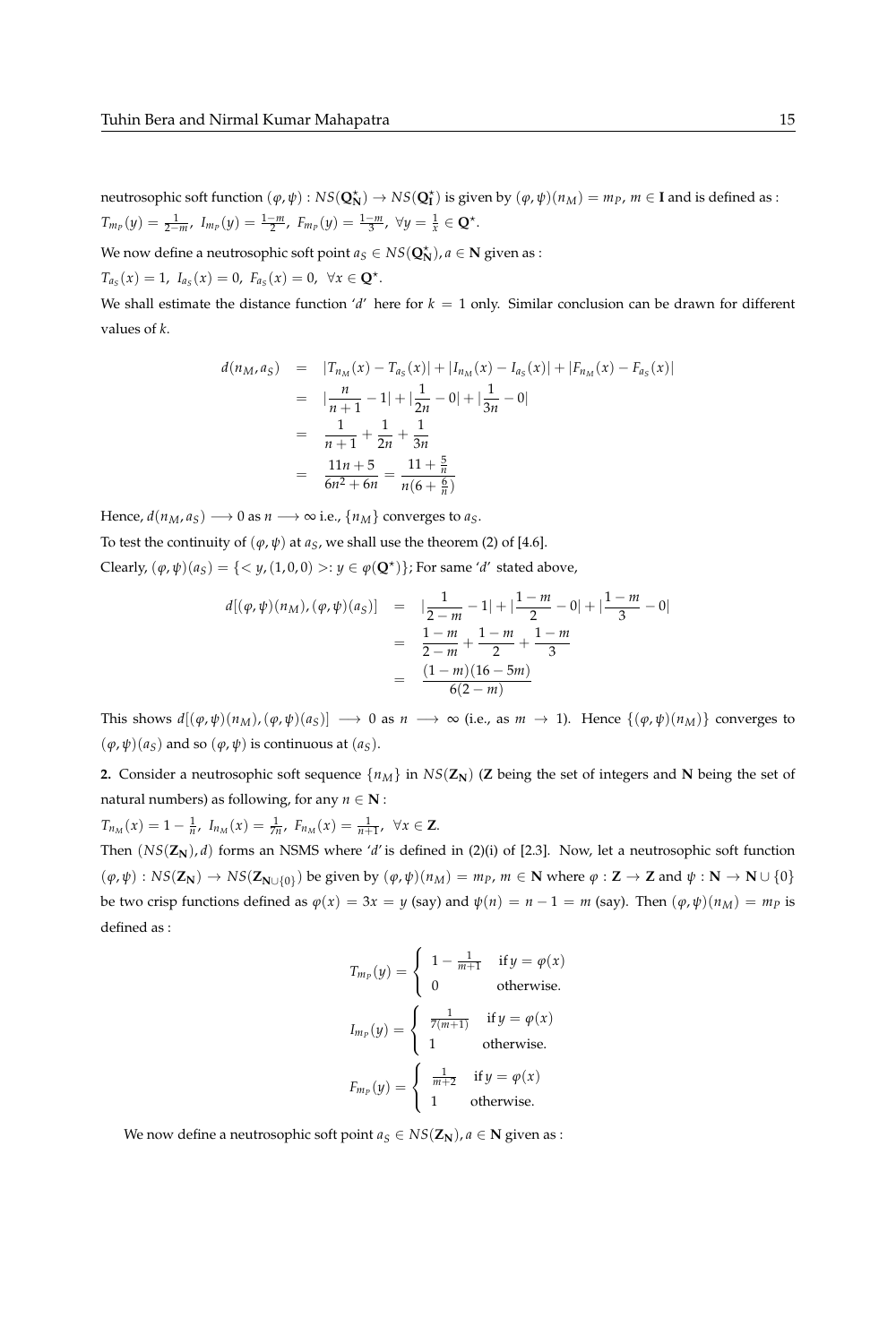*T*<sup>a</sup><sub>*S*</sub>(*x*) = 1, *I*<sub>a</sub><sub>*S*</sub>(*x*) = 0, *F*<sub>a<sub>*S*</sub>(*x*) = 0, ∀*x* ∈ **Z**. Then for *k* = 1,</sub>

$$
d(n_M, a_S) = |T_{n_M}(x) - T_{a_S}(x)| + |I_{n_M}(x) - I_{a_S}(x)| + |F_{n_M}(x) - F_{a_S}(x)|
$$
  
\n
$$
= |1 - \frac{1}{n} - 1| + |\frac{1}{7n} - 0| + |\frac{1}{n+1} - 0|
$$
  
\n
$$
= \frac{1}{n} + \frac{1}{7n} + \frac{1}{n+1}
$$
  
\n
$$
= \frac{15n+8}{7n^2+7n} = \frac{15+\frac{8}{n}}{n(7+\frac{7}{n})}
$$

Similar conclusion can be drawn for different choice of *k*. Hence,  $d(n_M, a_S) \rightarrow 0$  as  $n \rightarrow \infty$  i.e.,  $\{n_M\}$ converges to  $a_S$ . But  $\{(\varphi, \psi)(n_M)\}$  does not converge to  $(\varphi, \psi)(a_S)$  clearly and hence,  $(\varphi, \psi)$  is not continuous at *aS*.

### **4.7 Theorem**

Let  $(\varphi, \psi) : (NS(U_E), d) \to (NS(V_{E'}), d')$  be a neutrosophic soft function. Then  $(\varphi, \psi)$  is continuous on  $NS(U_E)$ iff  $(\varphi, \psi)^{-1}(P)$  is open in  $NS(U_E)$  whenever  $P \subset NS(V_{E'})$  is open.

*Proof.* First suppose  $(\varphi, \psi)$  be continuous on  $NS(U_E)$  and  $P \subset NS(V_{E'})$  be an open NSS. Let  $e_{0M} \in (\varphi, \psi)^{-1}(P)$ . Then  $(\varphi, \psi)(e_{0M}) \in P$ . Since *P* is open NSS, there exists an open ball  $B_v((\varphi, \psi)(e_{0M}), \varepsilon) \subset P$ . Again as  $(\varphi, \psi)$  is continuous at  $e_{0M}$ , there exists  $\delta > 0$  such that  $d'[(\varphi, \psi)(e_N), (\varphi, \psi)(e_{0M})] < \epsilon$  whenever  $d(e_N, e_{0M}) < \delta$  for  $e_N \in$  $NS(U_E)$ . It implies  $(\varphi, \psi)(e_N) \in B_v((\varphi, \psi)(e_{0M}), \epsilon)$ ,  $\forall e_N \in B_u(e_{0M}, \delta)$ . But  $(\varphi, \psi)(e_N) \in B_v((\varphi, \psi)(e_{0M}), \epsilon)$  $P \Rightarrow e_N \in (\varphi, \psi)^{-1}(P)$ . Thus  $B_u(e_{0M}, \delta) \subset (\varphi, \psi)^{-1}(P)$  whenever  $e_{0M} \in (\varphi, \psi)^{-1}(P)$ . Hence  $e_{0M}$  is an interior point of  $(\varphi, \psi)^{-1}(P)$ . Since  $e_{0M}$  is arbitrary,  $(\varphi, \psi)^{-1}(P)$  is open in  $NS(U_E)$ .

Conversely, assume that  $(\varphi, \psi)^{-1}(P)$  is open in  $NS(U_E)$  for every open NSS  $P \subset NS(V_{E'})$  and  $e_{0M} \in NS(U_E)$ be arbitrary but fixed. Then  $(\varphi, \psi)(e_{0M}) \in NS(V_{E'})$  and  $B_v((\varphi, \psi)(e_{0M}), \epsilon)$  being an open ball is an open set in  $NS(V_{E'})$ . So by hypothesis,  $(\varphi, \psi)^{-1}[B_v((\varphi, \psi)(e_{0M}), \epsilon)]$  is open in  $NS(U_E)$ . Now  $(\varphi, \psi)(e_{0M}) \in B_v((\varphi, \psi)(e_{0M}), \epsilon)$ , clearly and so  $e_{0M} \in (\varphi, \psi)^{-1}[B_v((\varphi, \psi)(e_{0M}), \epsilon)].$  Since  $(\varphi, \psi)^{-1}[B_v((\varphi, \psi)(e_{0M}), \epsilon)]$  is open in  $NS(U_E)$ , so  $B_u(e_{0M},\delta) \subset (\varphi,\psi)^{-1}[B_v((\varphi,\psi)(e_{0M}),\epsilon)].$  Let  $e_N \in B_u(e_{0M},\delta) \subset (\varphi,\psi)^{-1}[B_v((\varphi,\psi)(e_{0M}),\epsilon)].$  Then  $e_N \in B_u(e_{0M},\delta)$  $B_u(e_{0M},\delta)$  and  $(\varphi,\psi)(e_N) \in B_v((\varphi,\psi)(e_{0M}),\epsilon)$ . This shows that  $d'[(\varphi,\psi)(e_N),(\varphi,\psi)(e_{0M})] < \epsilon$  whenever  $d(e_N, e_{0M}) < \delta$  i.e.,  $(\varphi, \psi)$  is continuous at  $e_{0M}$ . Since  $e_{0M} \in NS(U_E)$  is arbitrary, so  $(\varphi, \psi)$  is continuous on  $NS(U_F)$ .

### **4.8 Theorem**

Let  $(\varphi, \psi)$  :  $(NS(U_E), d) \to (NS(V_{E'}), d')$  be an injective and continuous neutrosophic soft function. Then  $(\varphi, \psi)^{-1}(Q)$  is closed in  $NS(U_E)$  whenever  $Q \subset NS(V_{E'})$  is closed.

*Proof.* Let  $e_{0M} \in NS(U_E)$  be a limit point of  $(\varphi, \psi)^{-1}(Q) \subset NS(U_E)$  and  $e_N \in B_u(e_{0M}, \delta) \cap (\varphi, \psi)^{-1}(Q)$ ,  $e_N \neq e_{0M}$ . Then by sense of [2.2] (9),  $e_N \in B_u(e_{0M}, \delta)$  and  $e_N \in (\varphi, \psi)^{-1}(Q) \Rightarrow e_N \in B_u(e_{0M}, \delta)$  and  $(\varphi, \psi)(e_N) \in Q$ . Again as  $(\varphi, \psi)$  is continuous at  $e_{0M}$ , there exists  $\epsilon > 0$  such that  $(\varphi, \psi)(e_N) \in B_v((\varphi, \psi)(e_{0M}), \epsilon)$  whenever  $e_N \in$  $B_u(e_{0M}, \delta)$  for  $e_N \in NS(U_E)$ . Thus  $(\varphi, \psi)(e_N) \in B_v((\varphi, \psi)(e_{0M}), \epsilon) \cap Q$  with  $(\varphi, \psi)(e_N) \neq (\varphi, \psi)(e_{0M})$ , as  $(\varphi, \psi)$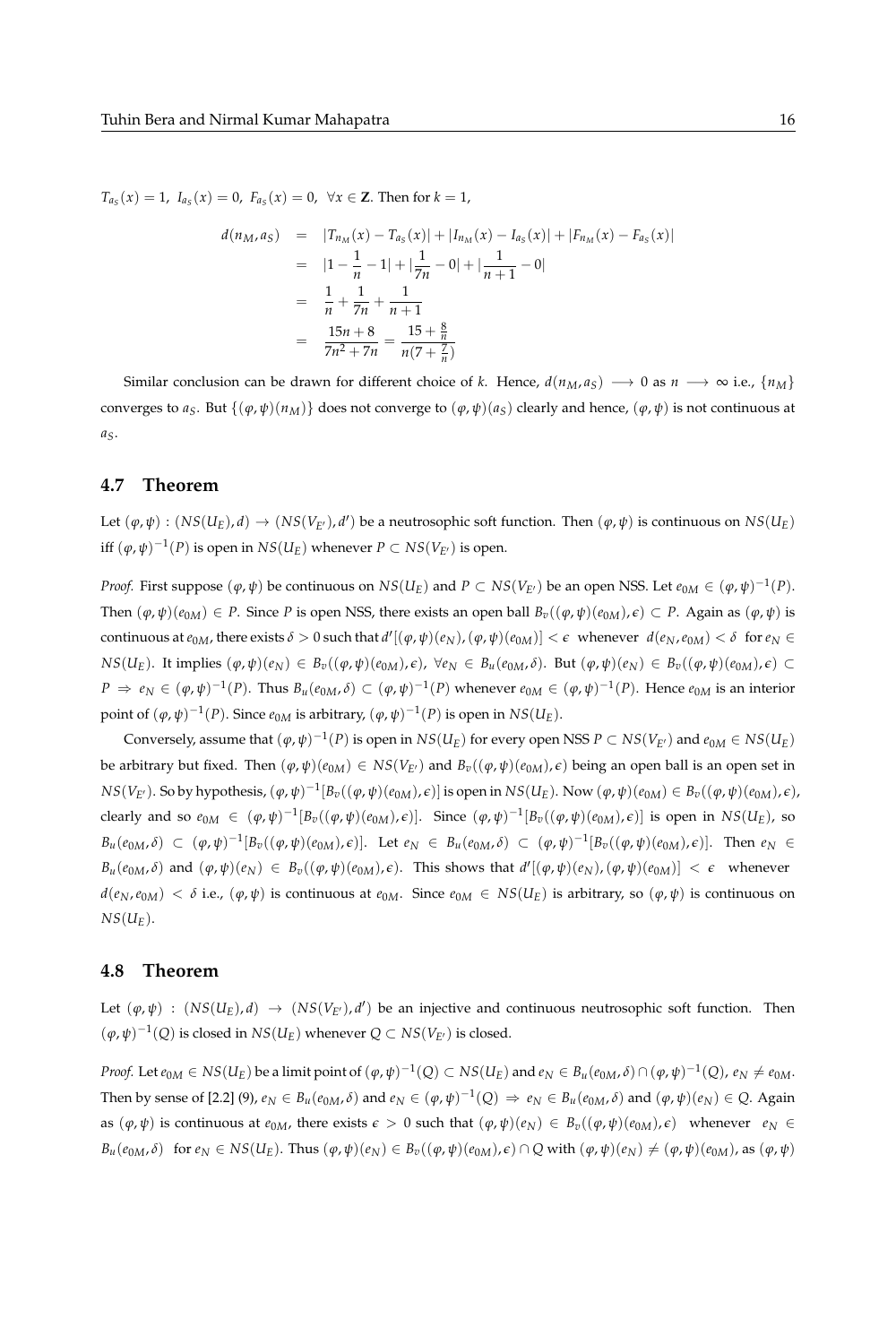is injective. This shows that  $(\varphi, \psi)(e_{0M})$  is a limit point of *Q*. Since *Q* is closed in  $NS(V_{E'})$ , so  $(\varphi, \psi)(e_{0M}) \in Q$  i.e.,  $e_{0M} \in (\varphi, \psi)^{-1}(Q)$ . Hence  $e_{0M}$  being a limit point of  $(\varphi, \psi)^{-1}(Q)$  belongs to  $(\varphi, \psi)^{-1}(Q)$ . Since  $e_{0M}$  is arbitrary, so  $(\varphi, \psi)^{-1}(Q)$  is closed in  $NS(U_E)$ .

## **4.9 Definition**

Let  $(NS(U_F), d)$  be an NSMS over  $(U, E)$  and  $M \subset NS(U_F)$  be an arbitrary NSS. Then the closure of *M* is denoted by  $\overline{M}$  and is defined as follows :

 $\overline{M} = \bigcap \{ N \subset NS(U_E) : N \text{ is neutrosophic soft closed and } N \supset M \}$ 

i.e., it is the intersection of all closed neutrosophic soft supersets of *M*.

#### **4.9.1** *Example*

Let  $(NS(U_E), d)$  be an NSMS with respect to '*d*' defined in (2)(i) of [2.3] where  $U = \{x_1, x_2, x_3\}$  and  $E = \{e_1, e_2\}$ . Then every NSS defined over (*U*, *E*) is finite. Also every finite NSS on an NSMS is closed by [2.4](3). Now consider four NSSs  $M$ ,  $N$ ,  $P$ ,  $1_u \subset NS(U_E)$  such that  $M \subset N$ ,  $P$ ,  $1_u$  only and they are given as following :

$$
f_M(e_1) = \{< x_1, (0.6, 0.7, 0.8) > , < x_2, (0.5, 0.3, 0.7) > , < x_3, (0.4, 0.4, 0.5) > \}
$$
\n
$$
f_M(e_2) = \{< x_1, (0.4, 0.5, 0.7) > , < x_2, (0.3, 0.4, 0.8) > , < x_3, (0.6, 0.4, 0.6) > \}
$$
\n
$$
f_N(e_1) = \{< x_1, (0.6, 0.5, 0.8) > , < x_2, (0.6, 0.3, 0.5) > , < x_3, (0.5, 0.3, 0.4) > \}
$$
\n
$$
f_N(e_2) = \{< x_1, (0.5, 0.4, 0.7) > , < x_2, (0.4, 0.2, 0.6) > , < x_3, (0.6, 0.2, 0.5) > \}
$$
\n
$$
f_P(e_1) = \{< x_1, (0.7, 0.4, 0.6) > , < x_2, (0.8, 0.2, 0.4) > , < x_3, (0.6, 0.2, 0.3) > \}
$$
\n
$$
f_P(e_2) = \{< x_1, (0.6, 0.2, 0.5) > , < x_2, (0.5, 0.1, 0.5) > , < x_3, (0.7, 0.1, 0.2) > \}
$$
\n
$$
f_{1_u}(e_1) = \{< x_1, (1, 0, 0) > , < x_2, (1, 0, 0) > , < x_3, (1, 0, 0) > \}
$$
\n
$$
f_{1_u}(e_2) = \{< x_1, (1, 0, 0) > , < x_2, (1, 0, 0) > , < x_3, (1, 0, 0) > \}
$$
\nThen  $\overline{M} = 1_u \cap N \cap P$ 

 $\log t$ -norm  $(*)$  and *s*-norm  $(\diamond)$  are :  $a * b = \min\{a, b\}$  and  $a \diamond b =$  $max{a,b}.$ 

#### **4.9.2 Proposition**

Let  $(NS(U_E), d)$  be an NSMS and  $M \subset NS(U_E)$ . Then the followings hold.

- (1)  $\overline{M}$  is the smallest closed NSS containing *M*.
- (2)  $\overline{M} = M$  if and only if *M* is closed.
- (3)  $M \subset P \Rightarrow \overline{M} \subset \overline{P}$ .

 $(4) \overline{\overline{M}} = \overline{M}.$ 

- $(5)$   $\overline{M \cup P} = \overline{M} \cup \overline{P}$ .
- $(6)$   $\overline{M \cap P} \subset \overline{M} \cap \overline{P}$ .

*Proof.* (1) Since intersection of a family of closed NSSs in an NSMS is closed and *M* is the intersection of all closed neutrosophic soft supersets of *M*, so the proof is completed.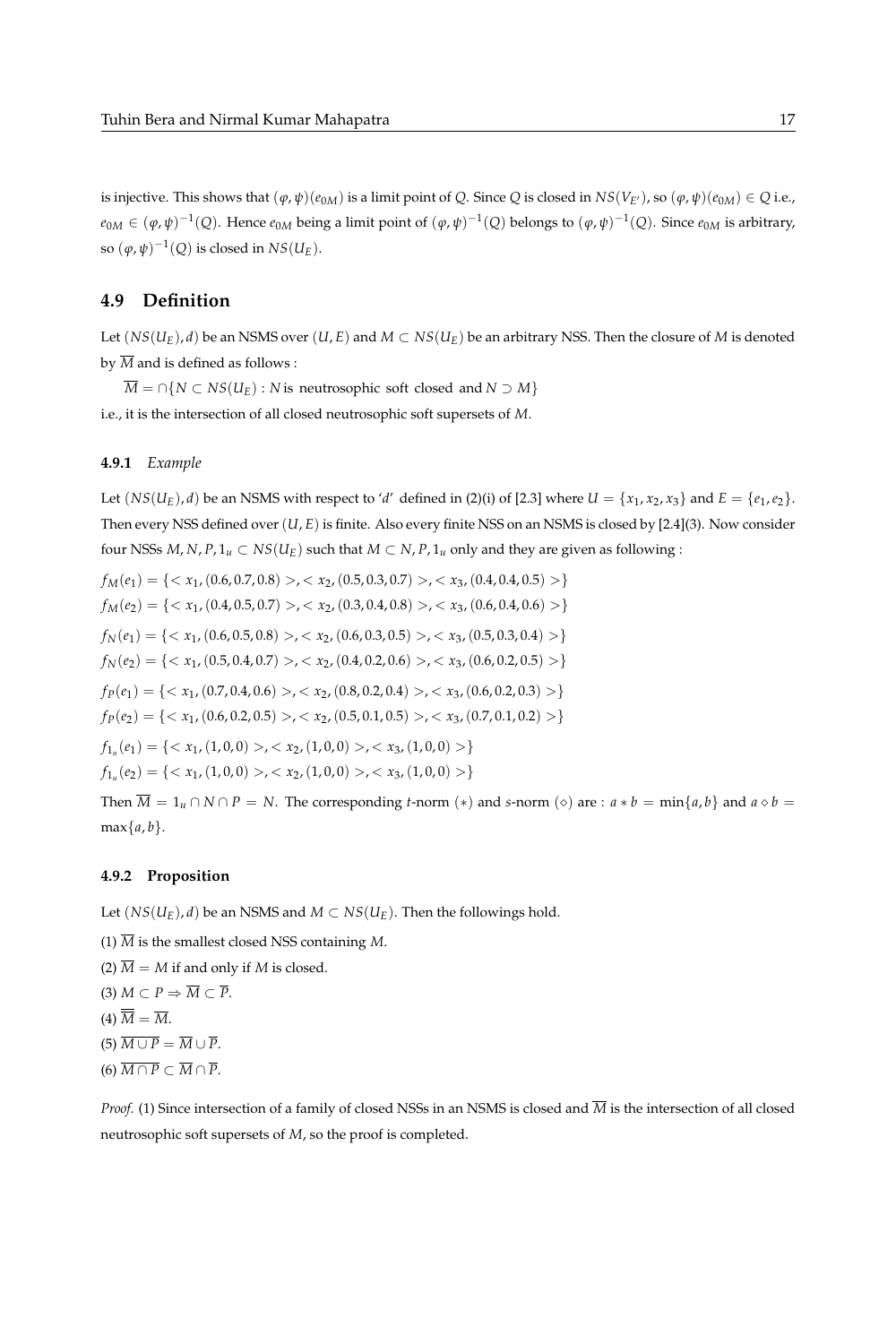(2) If  $\overline{M} = M$ , then *M* is closed by (1).

Conversely, let *M* be closed. By (1),  $M \subset \overline{M}$ . Hence, we shall only show  $\overline{M} \subset M$ .

 $\overline{M}$  = ∩{*P* ⊂ *NS*(*U<sub>E</sub>*) : *P* is neutrosophic soft closed and *P* ⊃ *M*}

⊂ {*M* ⊂ *NS*(*UE*) : *M* is neutrosophic soft closed and *M* ⊃ *M*} = *M*

(3)  $M \subset \overline{M}$  and  $P \subset \overline{P} \Rightarrow M \subset P \subset \overline{P} \Rightarrow M \subset \overline{P}$ But  $\overline{M}$  is the smallest closed set containing *M* i.e.,  $M \subset \overline{M} \subset \overline{P}$ . Hence,  $\overline{M} \subset \overline{P}$ . (4) If *N* is closed then  $N = \overline{N}$ . Since  $\overline{M}$  is closed, replacing *N* by  $\overline{M}$ , we get  $\overline{\overline{M}} = \overline{M}$ . (5)  $M \subset M \cup P$  and  $P \subset M \cup P \Rightarrow \overline{M} \subset \overline{M \cup P}$  and  $\overline{P} \subset \overline{M \cup P} \Rightarrow \overline{M} \cup \overline{P} \subset \overline{M \cup P}$ . Also,  $M \subset \overline{M}$  and  $P \subset \overline{P} \Rightarrow M \cup P \subset \overline{M} \cup \overline{P}$ . But we have,  $M \cup P \subset \overline{M \cup P} \subset \overline{M} \cup \overline{P}$ . Thus,  $\overline{M \cup P} = \overline{M} \cup \overline{P}$ . (6)  $M \cap P \subset M$  and  $M \cap P \subset P \Rightarrow \overline{M \cap P} \subset \overline{M}$  and  $\overline{M \cap P} \subset \overline{P}$  $\Rightarrow \overline{M \cap P} \subset \overline{M} \cap \overline{P}.$ 

### **4.10 Theorem**

Let  $(\varphi, \psi) : (NS(U_E), d) \to (NS(V_{E'}), d')$  be an injective as well as continuous neutrosophic soft function. Then,  $(1)$   $(\varphi, \psi)(\overline{N}) \subset \overline{(\varphi, \psi)(N)}$  in  $NS(V_{F'})$  for every  $N \subset NS(U_F)$ .  $(2)$   $\overline{(\varphi,\psi)^{-1}(M)} \subset (\varphi,\psi)^{-1}(\overline{M})$  in  $NS(U_E)$  for every  $M \subset NS(V_{E'}).$ 

*Proof.* (1) Here  $(\varphi, \psi)(N) \in NS(V_F)$  and so  $\overline{(\varphi, \psi)(N)}$  is closed in  $NS(V_F)$ . Since  $(\varphi, \psi)$  is continuous, so  $(\varphi,\psi)^{-1}[\overline{(\varphi,\psi)(N)}]$  is closed in  $NS(U_E)$  by [4.8]. Then  $(\varphi,\psi)^{-1}[\overline{(\varphi,\psi)(N)}] = (\varphi,\psi)^{-1}[\overline{(\varphi,\psi)(N)}]$  by [4.9.2](2). Now  $\overline{(\varphi,\psi)(N)}$  is the closure of  $(\varphi,\psi)(N)$ . So,  $(\varphi,\psi)(N) \subset \overline{(\varphi,\psi)(N)} \Rightarrow N \subset (\varphi,\psi)^{-1}[\overline{(\varphi,\psi)(N)}] \Rightarrow \overline{N} \subset \overline{N}$  $(\varphi, \psi)^{-1}[\overline{(\varphi, \psi)(N)}] = (\varphi, \psi)^{-1}[\overline{(\varphi, \psi)(N)}]$ . Thus  $(\varphi, \psi)(\overline{N}) \subset \overline{(\varphi, \psi)(N)}$ .

(2) Here  $\overline{M}$  is closed in  $NS(V_E)$  and so is  $(\varphi, \psi)^{-1}(\overline{M})$  in  $NS(U_E)$  by [4.8]. But  $M \subset \overline{M} \Rightarrow (\varphi, \psi)^{-1}(M) \subset$  $(\varphi, \psi)^{-1}(\overline{M}) \Rightarrow \overline{(\varphi, \psi)^{-1}(M)} \subset \overline{(\varphi, \psi)^{-1}(\overline{M})} = (\varphi, \psi)^{-1}(\overline{M}),$ as  $(\varphi, \psi)^{-1}(\overline{M})$  is closed. Thus  $\overline{(\varphi, \psi)^{-1}(M)} \subset (\varphi, \psi)^{-1}(\overline{M}).$ 

## **4.11 Definition**

Let  $(\varphi_1,\psi_1):(NS(U_E),d_1)\to (NS(V_{E'}),d_2)$ ,  $(\varphi_2,\psi_2):(NS(V_{E'}),d_2)\to (NS(W_{E''}),d_3)$  be two neutrosophic soft functions where  $(NS(U_E), d_1)$ ,  $(NS(V_{E'}), d_2)$ ,  $(NS(W_{E''}), d_3)$  are three NSMSs. Then the composition of these two functions is given by :

 $(\varphi_2, \psi_2) \circ (\varphi_1, \psi_1) : (NS(U_E), d_1) \to (NS(W_{E''}), d_3)$  and is defined as :  $[(\varphi_2, \psi_2) \circ (\varphi_1, \psi_1)](e_M) = (\varphi_2, \psi_2)[(\varphi_1, \psi_1)(e_M)] = (\varphi_2, \psi_2)(e_M') = e_M''$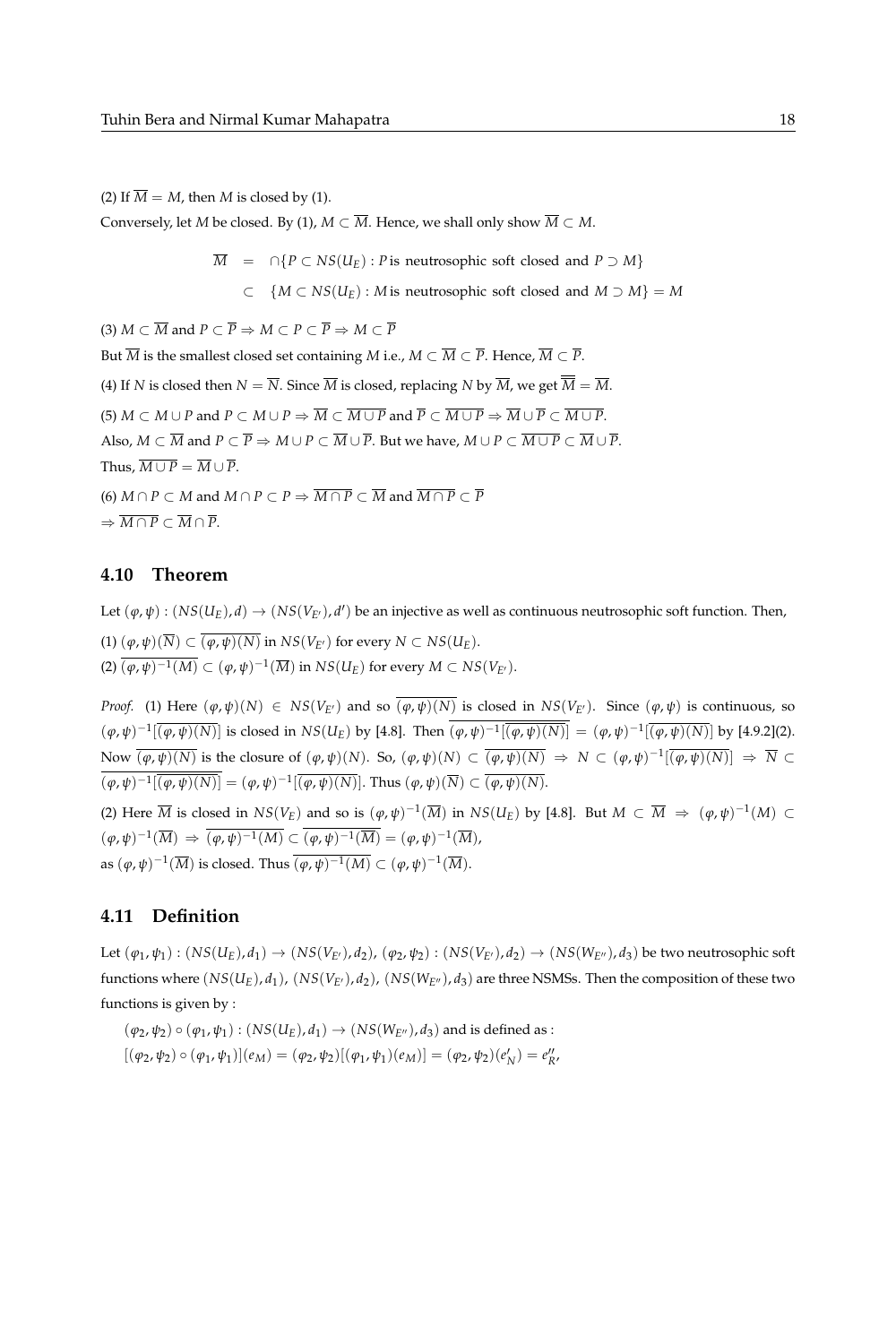where  $e_M \in NS(U_E)$ ,  $e'_N \in NS(V_{E'})$ ,  $e''_R \in NS(W_{E''})$  and for  $x \in U$ ,  $z \in W$ 

$$
T_{e''_R}(z) = \begin{cases} \max_{(\varphi_2 \circ \varphi_1)(x) = z} \max_{(\psi_2 \circ \psi_1)(e) = e''} [T_{e_M}(x)], & \text{if } x \in (\varphi_2 \circ \varphi_1)^{-1}(z) \\ 0 & \text{otherwise.} \end{cases}
$$
  

$$
I_{e''_R}(z) = \begin{cases} \min_{(\varphi_2 \circ \varphi_1)(x) = z} \min_{(\psi_2 \circ \psi_1)(e) = e''} [I_{e_M}(x)], & \text{if } x \in (\varphi_2 \circ \varphi_1)^{-1}(z) \\ 1 & \text{otherwise.} \end{cases}
$$
  

$$
F_{e''_R}(z) = \begin{cases} \min_{(\varphi_2 \circ \varphi_1)(x) = z} \min_{(\psi_2 \circ \psi_1)(e) = e''} [F_{e_M}(x)], & \text{if } x \in (\varphi_2 \circ \varphi_1)^{-1}(z) \\ 1 & \text{otherwise.} \end{cases}
$$

#### **4.11.1** *Example*

Let  $(\varphi_1,\psi_1)$  :  $(NS(U_E),d) \rightarrow (NS(V_E),d)$ ,  $(\varphi_2,\psi_2)$  :  $(NS(V_E),d) \rightarrow (NS(W_E),d)$  be two neutrosophic soft functions where *d* is defined in (2)(i) of [2.3]. Let  $U=\{x_1,x_2\}$  and  $E=\{e_1,e_2\}$ . We consider the  $NS(U_E)$  as given by the Table 2.

Table 2 : Tabular form of  $NS(U_E)$ 

| $e_{1A}$            | $e_{2A}$        | $e_{1B}$        | $e_{2B}$        | $e_{1C}$        | $e_{2C}$        |
|---------------------|-----------------|-----------------|-----------------|-----------------|-----------------|
| $x_1$ (0.5,0.6,0.3) | (0.6, 0.3, 0.5) | (0.7, 0.4, 0.3) | (0.6, 0.2, 0.3) | (0.8, 0.6, 0.2) | (0.7, 0.2, 0.5) |
| (0.4, 0.7, 0.6)     | (0.7, 0.4, 0.3) | (0.6, 0.7, 0.2) | (0.4, 0.3, 0.5) | (0.5, 0.7, 0.4) | (0.1, 0.5, 0.8) |

Now let  $\varphi_1(x_1) = y_1$ ,  $\varphi_1(x_2) = y_1$  and  $\psi_1(e_1) = e_2$ ,  $\psi_1(e_2) = e_1$ . Suppose,

$$
(\varphi_1, \psi_1)(e_{1A}) = e_{2D}, \ (\varphi_1, \psi_1)(e_{2A}) = e_{1G}, \ (\varphi_1, \psi_1)(e_{1B}) = e_{2G}
$$

$$
(\varphi_1, \psi_1)(e_{2B}) = e_{1H}, \ (\varphi_1, \psi_1)(e_{1C}) = e_{2H}, \ (\varphi_1, \psi_1)(e_{2C}) = e_{1D}
$$

Then the following table (Table 3) represents  $(\varphi_1, \psi_1)(NS(U_E))$ :

Table 3 : Tabular form of  $(\varphi_1, \psi_1)(NS(U_E))$ 

|       | $e_{1D}$        | $e_{2D}$        | $e_{1G}$        | $e_{2G}$        | $e_{1H}$        | $e_{2H}$        |
|-------|-----------------|-----------------|-----------------|-----------------|-----------------|-----------------|
| $y_1$ | (0.7, 0.2, 0.5) | (0.5, 0.6, 0.3) | (0.7, 0.3, 0.3) | (0.7, 0.4, 0.2) | (0.6, 0.2, 0.3) | (0.8, 0.6, 0.2) |
| $y_2$ | (0,1,1)         | (0,1,1)         | (0,1,1)         | (0,1,1)         | (0,1,1)         | (0,1,1)         |

One calculation is provided here to make out the Table 3.

$$
T_{e_{1G}}(y_1) = \max_{\{\varphi_1(x_1), \varphi_1(x_2)\}} \max_{\psi_1(e_2)} [T_{e_{2A}}(x)], \text{ as } x_1, x_2 \in \varphi_1^{-1}(y_1)
$$
  
\n
$$
= \max(0.6, 0.7) = 0.7
$$
  
\n
$$
I_{e_{1G}}(y_1) = \min_{\{\varphi_1(x_1), \varphi_1(x_2)\}} \min_{\psi_1(e_2)} [I_{e_{2A}}(x)], \text{ as } x_1, x_2 \in \varphi_1^{-1}(y_1)
$$
  
\n
$$
= \min(0.3, 0.4) = 0.3
$$
  
\n
$$
F_{e_{1G}}(y_1) = \min_{\{\varphi_1(x_1), \varphi_1(x_2)\}} \min_{\psi_1(e_2)} [F_{e_{2A}}(x)], \text{ as } x_1, x_2 \in \varphi_1^{-1}(y_1)
$$
  
\n
$$
= \min(0.5, 0.3) = 0.3
$$

Further  $T_{e_{1G}}(y_2) = 0$ ,  $I_{e_{1G}}(y_2) = 1$ ,  $F_{e_{1G}}(y_2) = 1$  as  $x_1, x_2 \notin \varphi_1^{-1}(y_2)$ .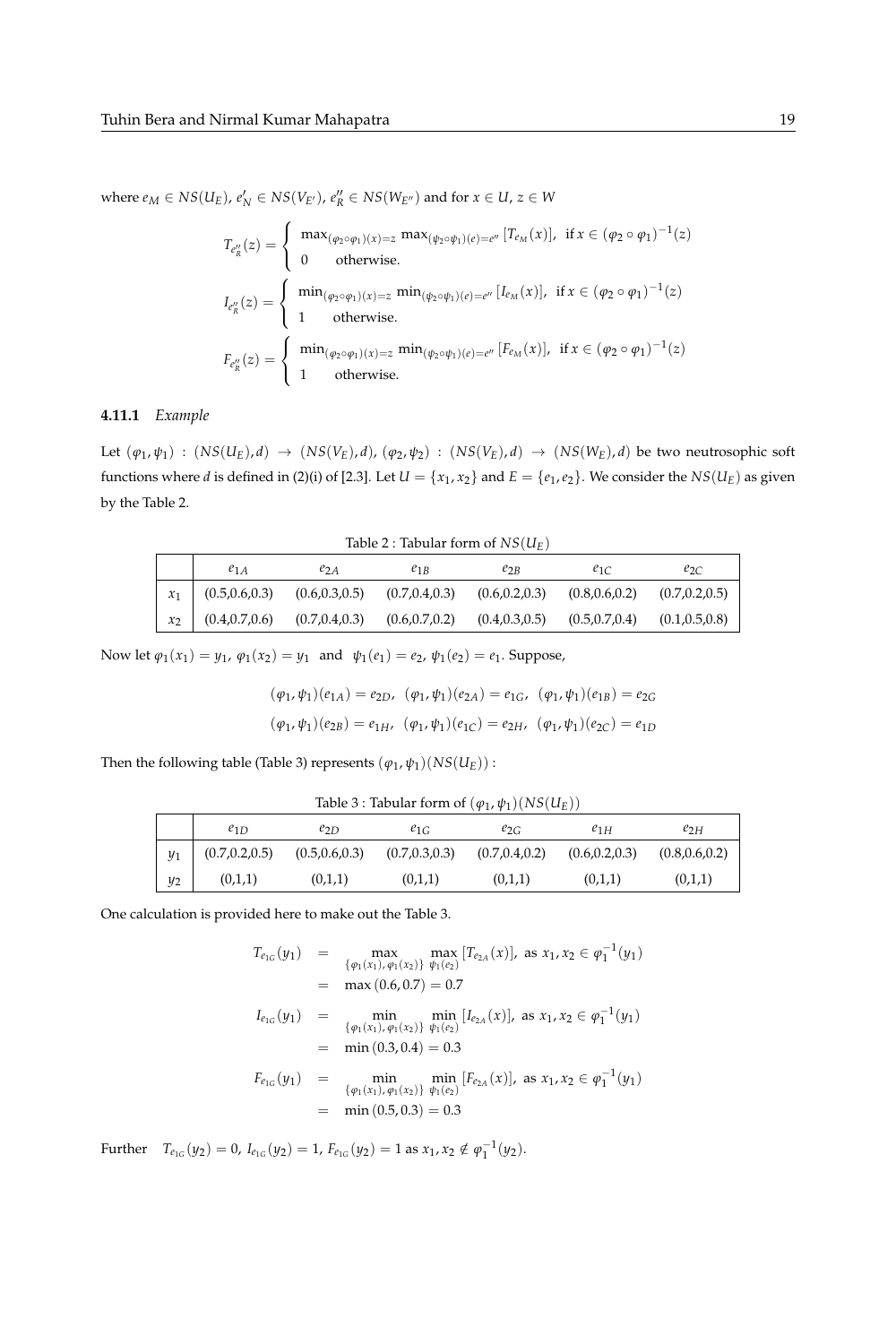Now assume  $\varphi_2(y_1) = z_2$ ,  $\varphi_2(y_2) = z_1$  and  $\psi_2(e_1) = e_1$ ,  $\psi_2(e_2) = e_2$ . Suppose,

$$
(\varphi_2, \psi_2)(e_{1D}) = e_{1L}, \ (\varphi_2, \psi_2)(e_{1G}) = e_{1Q}, \ (\varphi_2, \psi_2)(e_{1H}) = e_{1M}
$$

$$
(\varphi_2, \psi_2)(e_{2D}) = e_{2M}, \ (\varphi_2, \psi_2)(e_{2G}) = e_{2L}, \ (\varphi_2, \psi_2)(e_{2H}) = e_{2Q}
$$

Then  $(\varphi_2, \psi_2)[(\varphi_1, \psi_1)(NS(U_E))]$  is given by the Table 4.

| Table 4 : Tabular form of $(\varphi_2, \psi_2) [(\varphi_1, \psi_1) (NS(U_E))]$ |  |
|---------------------------------------------------------------------------------|--|
|---------------------------------------------------------------------------------|--|

|         | $e_{1L}$        | $e_{2I}$        | $e_{1M}$        | $e_{2M}$        | $e_{1O}$        | $e_{2O}$        |
|---------|-----------------|-----------------|-----------------|-----------------|-----------------|-----------------|
| $z_1$   | (0,1,1)         | (0,1,1)         | (0,1,1)         | (0,1,1)         | (0,1,1)         | (0,1,1)         |
| $z_{2}$ | (0.7, 0.2, 0.5) | (0.7, 0.4, 0.2) | (0.6, 0.2, 0.3) | (0.5, 0.6, 0.3) | (0.7, 0.3, 0.3) | (0.8, 0.6, 0.2) |

Thus the Table 4 gives  $(\varphi_2, \psi_2)[(\varphi_1, \psi_1)(NS(U_E))] = [(\varphi_2, \psi_2) \circ (\varphi_1, \psi_1)](NS(U_E)).$  For convenience,  $[(\varphi_2, \psi_2) \circ (\varphi_1, \psi_1)](e_{1A}) = (\varphi_2, \psi_2)[(\varphi_1, \psi_1)(e_{1A})] = (\varphi_2, \psi_2)(e_{2D}) = e_{2M}$  and so on.

### **4.12 Theorem**

Let  $(\varphi_1, \psi_1)$  :  $(NS(U_E), d_1) \rightarrow (NS(V_{E'}), d_2), (\varphi_2, \psi_2)$  :  $(NS(V_{E'}), d_2) \rightarrow (NS(W_{E''}), d_3)$  be two neutrosophic soft functions where  $(NS(U_E), d_1)$ ,  $(NS(V_{E'}), d_2)$ ,  $(NS(W_{E''}), d_3)$  are three NSMSs. If  $(\varphi_1, \psi_1)$  is continuous at  $e_{0N} \in NS(U_E)$  and  $(\varphi_2, \psi_2)$  is continuous at the corresponding point  $(\varphi_1, \psi_1)(e_{0N}) \in NS(V_{E'})$ , then the composite  $f$ unction  $(\varphi_2, \psi_2) \circ (\varphi_1, \psi_1) : (NS(U_E), d_1) \rightarrow (NS(W_{E''}), d_3)$  is continuous at  $e_{0N} \in NS(U_E)$ .

*Proof.* Let  $\{e_{nN}\}$  be a sequence of neutrosophic soft points in  $NS(U_E)$  such that  $\lim_{n\to\infty} e_{nN} = e_{0N} \in NS(U_E)$ . Since  $(\varphi_1,\psi_1)$  is continuous at  $e_{0N}$ , so  $(\varphi_1,\psi_1)(e_{nN}) \to (\varphi_1,\psi_1)(e_{0N}) \in NS(V_{E'})$  as  $n \to \infty$ . Again since  $(\varphi_2,\psi_2)$ is continuous at  $(\varphi_1,\psi_1)(e_{0N})$ , so  $(\varphi_2,\psi_2)[(\varphi_1,\psi_1)(e_{nN})] \to (\varphi_2,\psi_2)[(\varphi_1,\psi_1)(e_{0N})] \in NS(W_{E''})$  as  $n \to \infty$ . This implies  $[(φ_2, ψ_2) ∘ (φ_1, ψ_1)](e_{nN}) → [(φ_2, ψ_2) ∘ (φ_1, ψ_1)](e_{0N}) ∈ NS(W_{E'})$  as  $n → ∞$ . Hence  $(\varphi_2, \psi_2) \circ (\varphi_1, \psi_1)$  is continuous at  $e_{0N} \in NS(U_E)$ .

### **4.13 Theorem**

Continuous image of a compact NSMS is compact.

*Proof.* Let  $(\varphi, \psi)$ :  $(NS(U_E), d) \to (NS(V_{E'}), d')$  be a continuous neutrosophic soft function and  $NS(U_E)$  be a compact NSMS. We are to show that  $(\varphi, \psi)(NS(U_E)) = NS(V'_{E'}) \subseteq NS(V_{E'})$  (say) is compact. Let  $\{e'_{nN}\}$  be a soft sequence in  $NS(V'_{E'})$ . Then for each  $e'_{nN}$  there exists  $e_{nM} \in NS(U_E)$  such that  $(\varphi, \psi)(e_{nM}) = e'_{nN}$ ,  $n = 1, 2, 3, \cdots$ ; Since  $NS(U_E)$  is compact, the soft sequence  $\{e_{nM}\}\$  has a subsequence  $\{e_{n_kM}\}\$  such that  $\lim_{k\to\infty}e_{n_kM}=e_{0P}\in$ *NS*( $U_E$ ) (say). Again ( $\varphi, \psi$ ) is continuous on (*NS*( $U_E$ ), *d*), so it is continuous at  $e_{0P}$ . Then by (2) of theorem [4.6],  $\lim_{k\to\infty} (\varphi, \psi)(e_{n_kM}) = (\varphi, \psi)(e_{0P})$ ; But,  $(\varphi, \psi)(e_{n_kM}) = e'_{n_kN}$  and so  $\lim_{k\to\infty} e'_{n_kN} = (\varphi, \psi)(e_{0P})$ ; Thus a soft sequence  $\{e'_{nN}\}$  in  $NS(V'_{E'})$  has a subsequence  $\{e'_{n_kN}\}$  converging to a soft point in  $NS(V'_{E'})$ . This follows the theorem.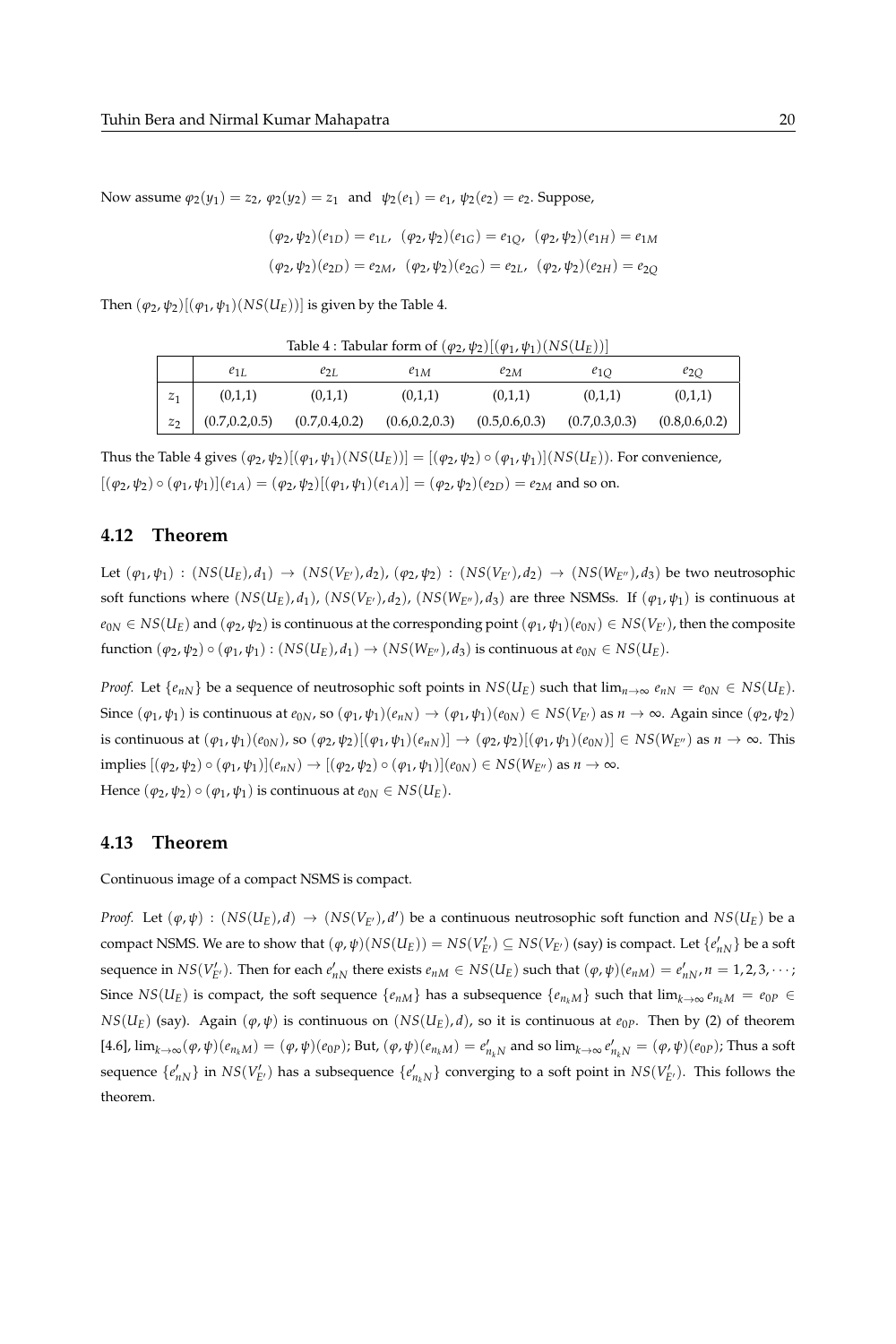# **5 Uniform continuity on NSMS**

This section gives the concept of uniform continuity of a neutrosophic soft function on an NSMS and it's characteristics on NSMS.

# **5.1 Definition**

Let  $(NS(U_E), d)$  and  $(NS(V_{E'}), d')$  be two NSMSs. Then a neutrosophic soft function  $(\varphi, \psi): NS(U_E) \to NS(V_{E'})$ is said to be uniformly continuous on  $NS(U_E)$  if for each  $\epsilon > 0$  there exists a  $\delta > 0$  depending only on  $\epsilon$ , not on the point such that

 $d'[(\varphi,\psi)(e_M),(\varphi,\psi)(e_N)] < \epsilon$  whenever  $d(e_M,e_N) < \delta \quad \forall e_M,e_N \in NS(U_E)$ .

#### **5.1.1** *Example*

Consider a neutrosophic soft function  $(\varphi, \psi) : (NS(\mathbb{Z}_E), d) \to (NS(\mathbb{Z}_E), d)$  where '*d'* is defined in (2)(i) of [2.3] and **Z** be the set of integers. The function is defined as  $(\varphi, \psi)(e_M) = \tilde{\rho}(e_M, P)$  for any NSS  $P \subset NS(\mathbb{Z}_E)$  and  $e_M \in NS(\mathbf{Z}_E)$ , where

$$
\tilde{\rho}(e_M, P) = \{ \langle x, \min_{e_P \in P} \{ |T_{e_M}(x) - T_{e_P}(x)| \}, \max_{e_P \in P} \{ |I_{e_M}(x) - I_{e_P}(x)| \},\newline \max_{e_P \in P} \{ |F_{e_M}(x) - F_{e_P}(x)| \} \rangle : x \in \mathbb{Z} \}
$$

Now for any two points  $e_M$ ,  $e_N \in NS(\mathbb{Z}_E)$  and for  $P \subset NS(\mathbb{Z}_E)$  , we have

$$
d[(\varphi, \psi)(e_M), (\varphi, \psi)(e_N)]
$$
\n
$$
= d[\tilde{\rho}(e_M, P), \tilde{\rho}(e_N, P)]
$$
\n
$$
= \min_{x} \langle \big| \min_{e_P \in P} \{ |T_{e_M}(x) - T_{e_P}(x)| \} - \min_{e_P \in P} \{ |T_{e_N}(x) - T_{e_P}(x)| \} |
$$
\n
$$
+ |\max_{e_P \in P} \{ |I_{e_M}(x) - I_{e_P}(x)| \} - \max_{e_P \in P} \{ |I_{e_N}(x) - I_{e_P}(x)| \} |
$$
\n
$$
+ |\max_{e_P \in P} \{ |F_{e_M}(x) - F_{e_P}(x)| \} - \max_{e_P \in P} \{ |F_{e_N}(x) - F_{e_P}(x)| \} | \rangle
$$
\n
$$
< \min_{x} \langle \big| \min_{e_P \in P} \{ T_{e_M}(x) + T_{e_P}(x) \} - \min_{e_P \in P} \{ T_{e_N}(x) + T_{e_P}(x) \} |
$$
\n
$$
+ |\max_{e_P \in P} \{ I_{e_M}(x) + I_{e_P}(x) \} - \max_{e_P \in P} \{ I_{e_N}(x) + I_{e_P}(x) \} |
$$
\n
$$
+ |\max_{e_P \in P} \{ F_{e_M}(x) + F_{e_P}(x) \} - \max_{e_P \in P} \{ F_{e_N}(x) + F_{e_P}(x) \} |
$$
\n
$$
+ |\max_{e_P \in P} \{ I_{e_M}(x) + I_{e_P}(x) - I_{e_N}(x) - I_{e_P}(x) \} |
$$
\n
$$
+ |\max_{e_P \in P} \{ I_{e_M}(x) + I_{e_P}(x) - I_{e_N}(x) - I_{e_P}(x) \} |
$$
\n
$$
+ |\max_{e_P \in P} \{ F_{e_M}(x) + F_{e_P}(x) - F_{e_N}(x) - F_{e_P}(x) \} |
$$
\n
$$
= \min_{x} \langle |T_{e_M}(x) - T_{e_N}(x)| + |I_{e_M}(x) - I_{e_N}(x)| + |F_{e_M}(x) - F_{e_N}(x)| \rangle
$$
\n
$$
= d(e_M, e_N) < \delta = \epsilon
$$

Hence  $(\varphi, \psi)$  is uniformly continuous on  $NS(\mathbb{Z}_E)$ .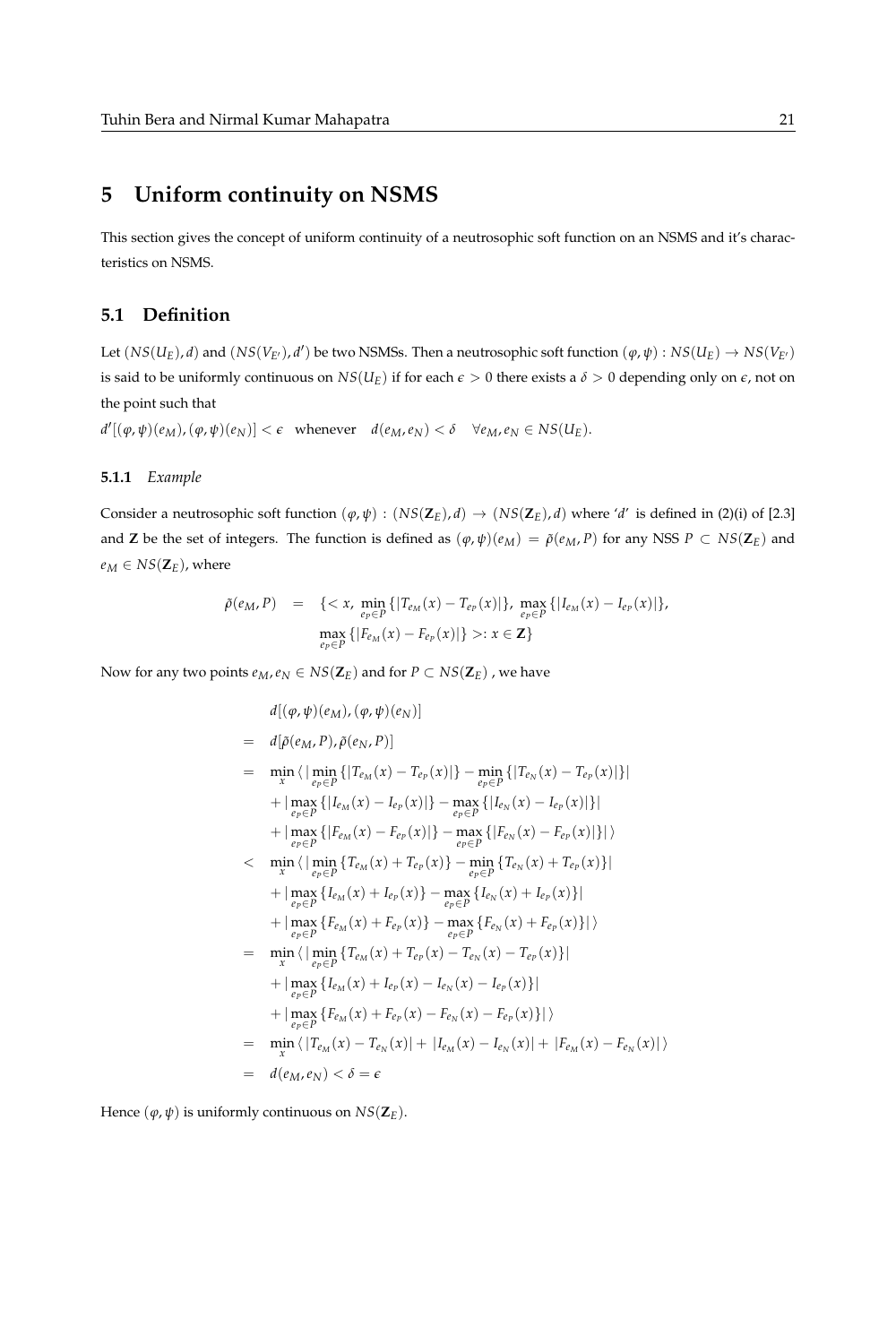### **5.2 Theorem**

The image of a Cauchy sequence in an NSMS under a uniformly continuous neutrosophic soft function is again a Cauchy sequence.

*Proof.* Let  $(\varphi, \psi) : (NS(U_E), d) \to (NS(V_{E'}), d')$  be a uniformly continuous neutrosophic soft function. Then for each  $\epsilon > 0$  there exists a  $\delta > 0$  depending only on  $\epsilon$ , not on the point such that  $d'[(\varphi, \psi)(e_M), (\varphi, \psi)(e_N)] < \epsilon$  whenever  $d(e_M, e_N) < \delta \ \ \forall e_M, e_N \in NS(U_E)$ . Let  $\{e_{nP}\}$  be a Cauchy sequence in  $NS(U_F)$ . Then to every  $\delta > 0$  there exists an  $n_0 \in \mathbb{N}$  (set of natural numbers) such that  $d(e_{mP}, e_{nP}) < \delta \ \forall m, n \ge n_0$ .

This shows  $d'[(\varphi, \psi)(e_{mP}), (\varphi, \psi)(e_{nP})] < \epsilon \ \ \forall m, n \geq n_0$  and that ends the theorem.

#### **5.3 Theorem**

Every uniformly continuous neutrosophic soft function on an NSMS is continuous.

*Proof.* Replacing  $e_N$  by  $e_{0N}$ , an arbitrary but fixed neutrosophic soft point, it directly follows from definition [5.1];

# **5.4 Theorem**

Uniform continuous image of a complete NSS in an NSMS is complete.

*Proof.* Let  $(\varphi, \psi) : (NS(U_E), d) \to (NS(V_{E'}), d')$  be a uniformly continuous neutrosophic soft function and  $M \subset$ *NS*( $U_E$ ) be a complete NSS. We are to show that  $(\varphi, \psi)(M) = P$  (say) is complete. Let  $\{e_{nM}\}$  be a neutrosophic soft Cauchy sequence in *M* such that  $\lim_{n\to\infty} e_{nM} = e_{0M} \in M$ . Then  $\{(\varphi, \psi)(e_{nM})\}$  is a Cauchy sequence in *P* by theorem [5.2]; Again (*ϕ*, *ψ*) being uniformly continuous neutrosophic soft function is continuous by theorem [5.3] and so,  $\lim_{n\to\infty} (\varphi, \psi)(e_{nM}) = (\varphi, \psi)(e_{0M}) \in P$  by theorem (2) of [4.6]; Thus a cauchy sequence  $\{(\varphi, \psi)(e_{nM})\}$  in *P* converges to a point in *P* and this completes the proof.

#### **5.5 Theorem**

Uniform continuous image of a compact NSMS is compact.

*Proof.* It is the combination of theorem [5.3] and the theorem [4.13];

# **6 Conclusion**

In this paper, the notion of compact NSMS has been introduced and is illustrated by suitable examples. The continuity and uniform continuity of a neutrosophic soft function in an NSMS have been defined and verified by proper examples. Several related properties, theorems and structural characteristics of these in an NSMS have been investigated. Some are justified by suitable examples also. The motivation of the present paper is to put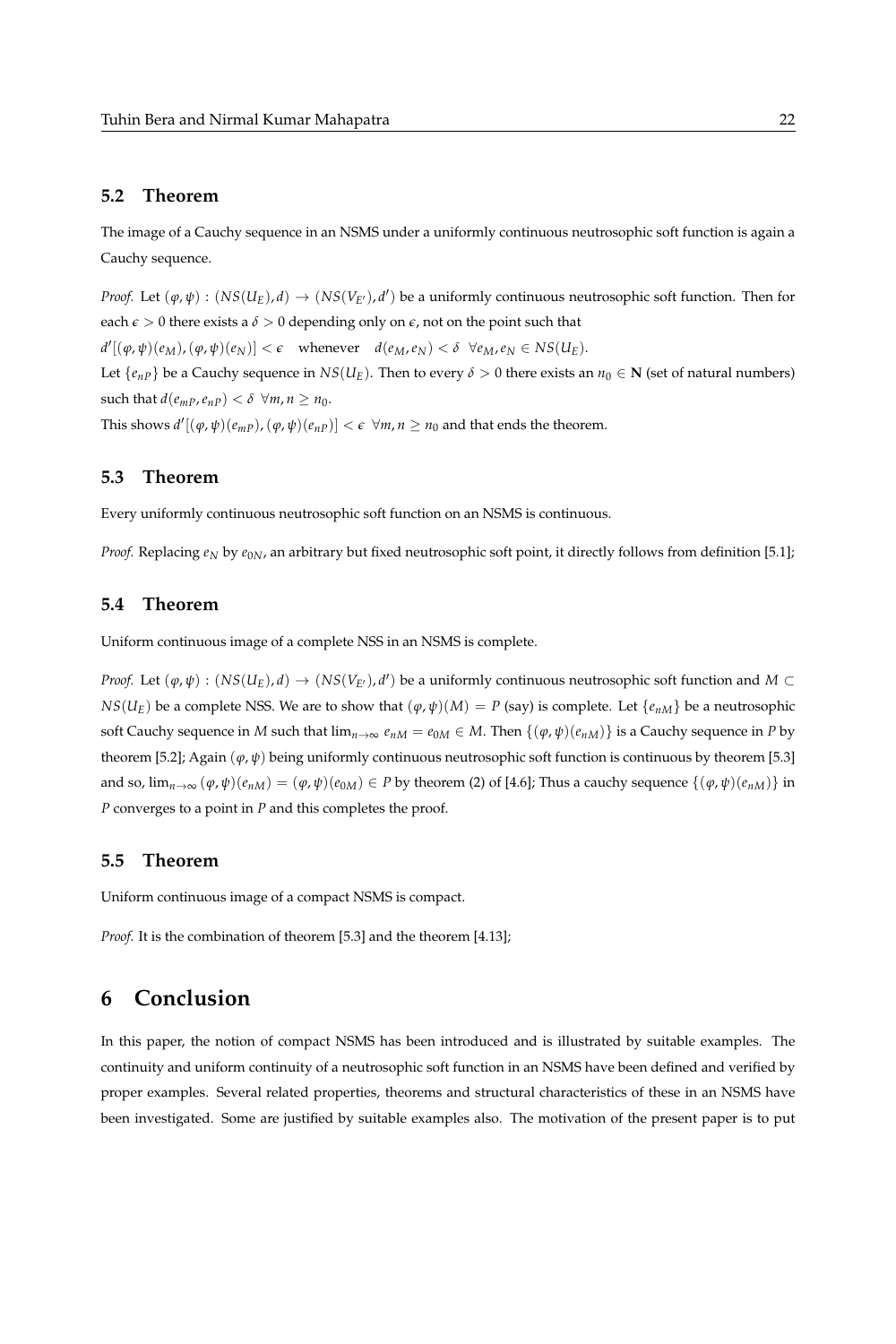forward the concept introduced in [32]. We expect, these concepts will bring an opportunity of further research work to develop the NSS theory.

# **References**

- [1] D. Molodtsov, Soft set theory- First results, Computer and Mathematics with Applications, 37(4-5), 19-31, (1999).
- [2] P. K. Maji, R. Biswas and A. R. Roy, Fuzzy soft sets, The journal of fuzzy mathematics, 9(3), 589-602, (2001).
- [3] P. K. Maji, R. Biswas and A. R. Roy, Intuitionistic fuzzy soft sets, The journal of fuzzy mathematics, 9(3), 677-692, (2001).
- [4] P. K. Maji, R. Biswas and A. R. Roy, On intuitionistic fuzzy soft sets, The journal of fuzzy mathematics, 12(3), 669-683, (2004).
- [5] M. Grabiec, Fixed points in fuzzy metric spaces, Fuzzy sets and systems, 27, 385-389, (1989).
- [6] A. George and P. Veeramani, On some results in fuzzy metric spaces, Fuzzy sets and systems, 64, 395-399, (1994).
- [7] A. George and P. Veeramani, Some theorems in fuzzy metric spaces, J. Fuzzy Math., 3, 933-940, (1995).
- [8] A. George and P. Veeramani, On some results of analysis for fuzzy metric spaces, Fuzzy sets and systems, 90, 365-368, (1997).
- [9] K. Chakrabarty, R. Biswas and S. Nanda, On fuzzy metric spaces, Fuzzy sets and systems, 99, 111-114, (1998).
- [10] V. Gregori and S. Romaguera, Some properties of fuzzy metric spaces, Fuzzy sets and systems, 115, 485-489, (2000).
- [11] V. Gregori and S. Romaguera, On completion of fuzzy metric spaces, Fuzzy sets and systems, 130, 399-404, (2002).
- [12] J. Rodrigues-Lopez, S. Ramaguera, The Hausdorff fuzzy metric on compact sets, Fuzzy sets and systems, 147, 273-283, (2004).
- [13] G. A. Afrouzi, S. Shakeri and S. H. Rasouli, On the fuzzy metric spaces, J. Math. and Comput. Sc., 2(3), 475-482, (2011).
- [14] S. Roy and T. K. Samanta, A note on fuzzy soft topological spaces, Ann. Fuzzy Math. Inform., 3(2), 305-311, (2012).
- [15] J. H. Park, Intuitionistic fuzzy metric spaces, Chaos, Solitons and Fractals, 22(5), 1039-1046, (2004).
- [16] C. Alaca, D. Turkoglu and C. Yildiz, Fixed points in intuitionistic fuzzy metric spaces, Chaos, Solitons and Fractals, 29(5), 1073-1078, (2006).
- [17] T. Beaula and C. Gunaseeli, On fuzzy soft metric spaces, Malaya J. Mat., 2(3), 197-202, (2014).
- [18] T. Beaula and R. Raja, Completeness in fuzzy soft metric spaces, Malaya J. Mat., S(2), 438-442, (2015).